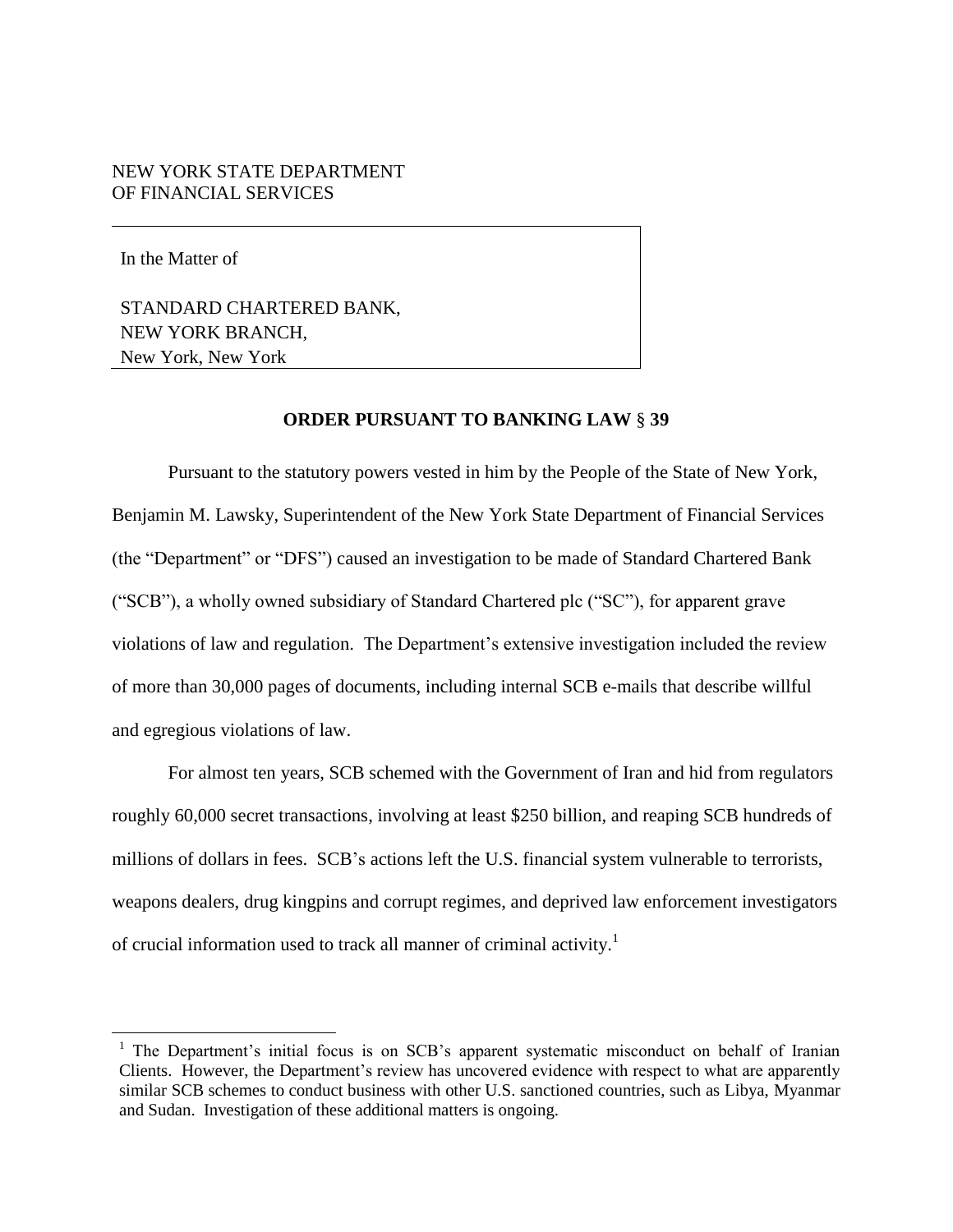Having determined that good cause exists, the Superintendent has directed SCB to: (1) appear and explain apparent violations of law; (2) demonstrate why SCB"s license to operate in the State of New York should not be revoked; (3) demonstrate why SCB"s U.S. dollar clearing operations should not be suspended pending a formal license revocation hearing; and (4) submit to and pay for an independent, on-premises monitor of the Department"s selection to ensure compliance with rules governing the international transfer of funds.

As demonstrated below, the evidence presently before the Department indicates that:

# **PRELIMINARY STATEMENT**

1. For nearly a decade, SCB programmatically engaged in deceptive and fraudulent misconduct in order to move at least \$250 billion through its New York branch on behalf of client Iranian financial institutions ("Iranian Clients") that were subject to U.S. economic sanctions, and then covered up its transgressions. These institutions included no less than the Central Bank of Iran/Markazi ("CBI/Markazi"), as well as Bank Saderat and Bank Melli, both of which are also Iranian State-owned institutions.

2. In its evident zeal to make hundreds of millions of dollars at almost any cost, SCB undertook a course of conduct that included:

- falsifying business records;
- offering false instruments for filing;
- failing to maintain accurate books and records of all transactions  $\bullet$ effected and all actions taken on behalf of SCB;
- obstructing governmental administration;
- failing to report misconduct to the Department in a timely manner;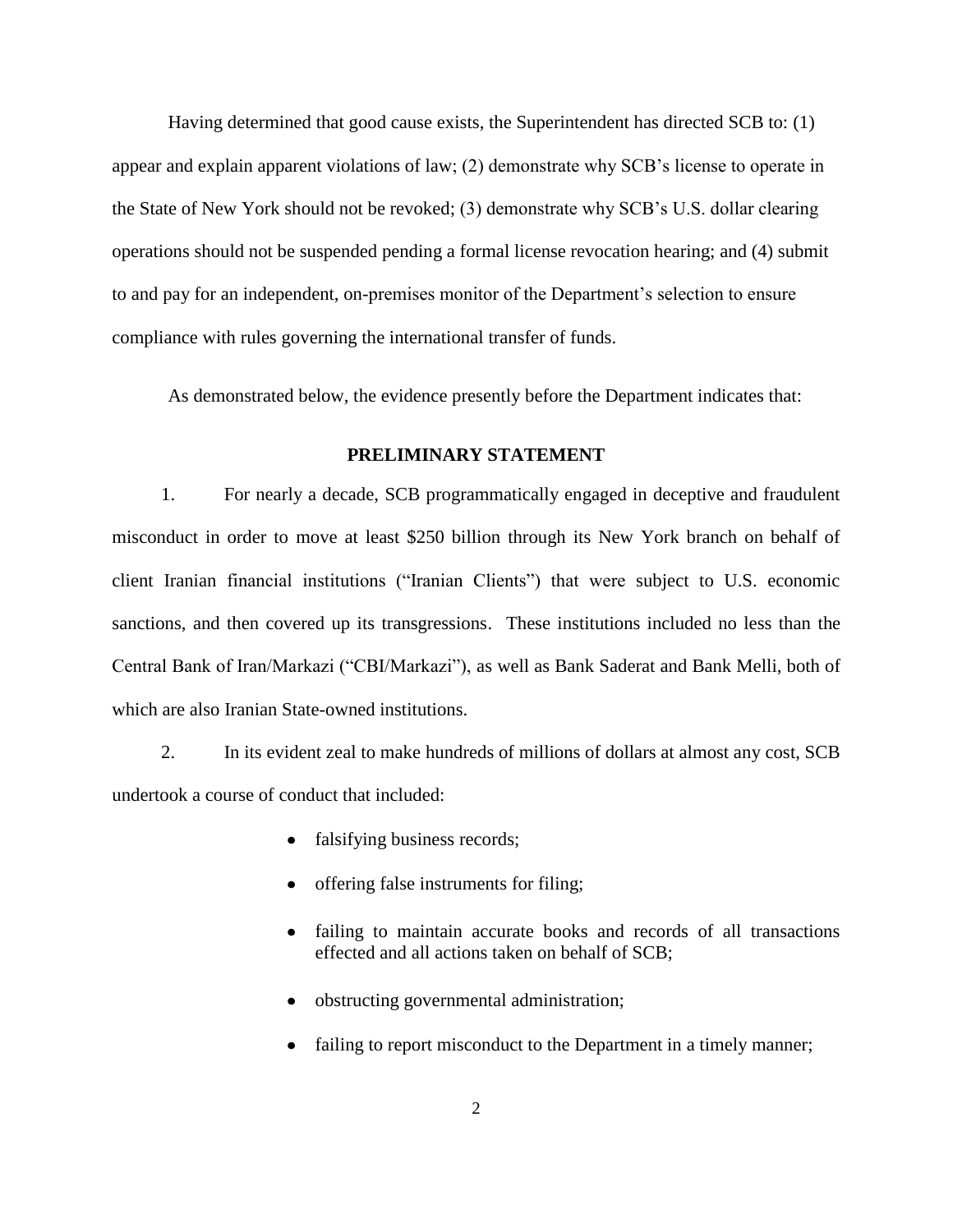- evading Federal sanctions; and
- numerous other violations of law that, as with the above, have an impact upon the safety and soundness of SCB"s New York branch and the Department's confidence in SCB's character, credibility and fitness as a financial institution licensed to conduct business under the laws of this State.

3. From January 2001 through 2007, SCB conspired with its Iranian Clients to route nearly 60,000 different U.S. dollar payments through SCB"s New York branch after first stripping information from wire transfer messages used to identify sanctioned countries, individuals and entities ("wire stripping"). $<sup>2</sup>$ </sup>

4. Specifically, SCB ensured the anonymity of Iranian U.S. dollar clearing activities through SCB's New York branch by falsifying SWIFT wire payment directions.<sup>3</sup> When SCB employees determined that it was necessary to "repair" unadulterated payment directives,  $4$  they did so by stripping the message of unwanted data, replacing it with false entries or by returning the payment message to the Iranian Client for wire stripping and resubmission. Thus, SCB developed various ploys that were all designed to generate a new payment message for the New York branch that was devoid of any reference to Iranian Clients.

<sup>&</sup>lt;sup>2</sup> According to SCB's independent consultant, this figure represents about 30,000 messages that were sent to SCB"s New York branch by SCB"s London office, mainly on behalf of state-owned Iranian banks, and approximately 30,000 messages from SCB"s branch in Dubai, United Arab Emirates, to SCB"s New York branch on behalf of Iranian-owned banks, corporations and other unknown entities.

 $3$  U.S. dollar clearing is the process by which U.S. dollar-denominated transactions are satisfied between counterparties through a U.S. bank. The Society of Worldwide Interbank Financial Telecommunications ("SWIFT") is a vehicle through which banks exchange wire transfer messages.

<sup>&</sup>lt;sup>4</sup>Under SCB's "repair procedure" overseas employees screened payment messages – before they were communicated to its New York branch – in order to ascertain if any messages contained information that identified Iranian Clients.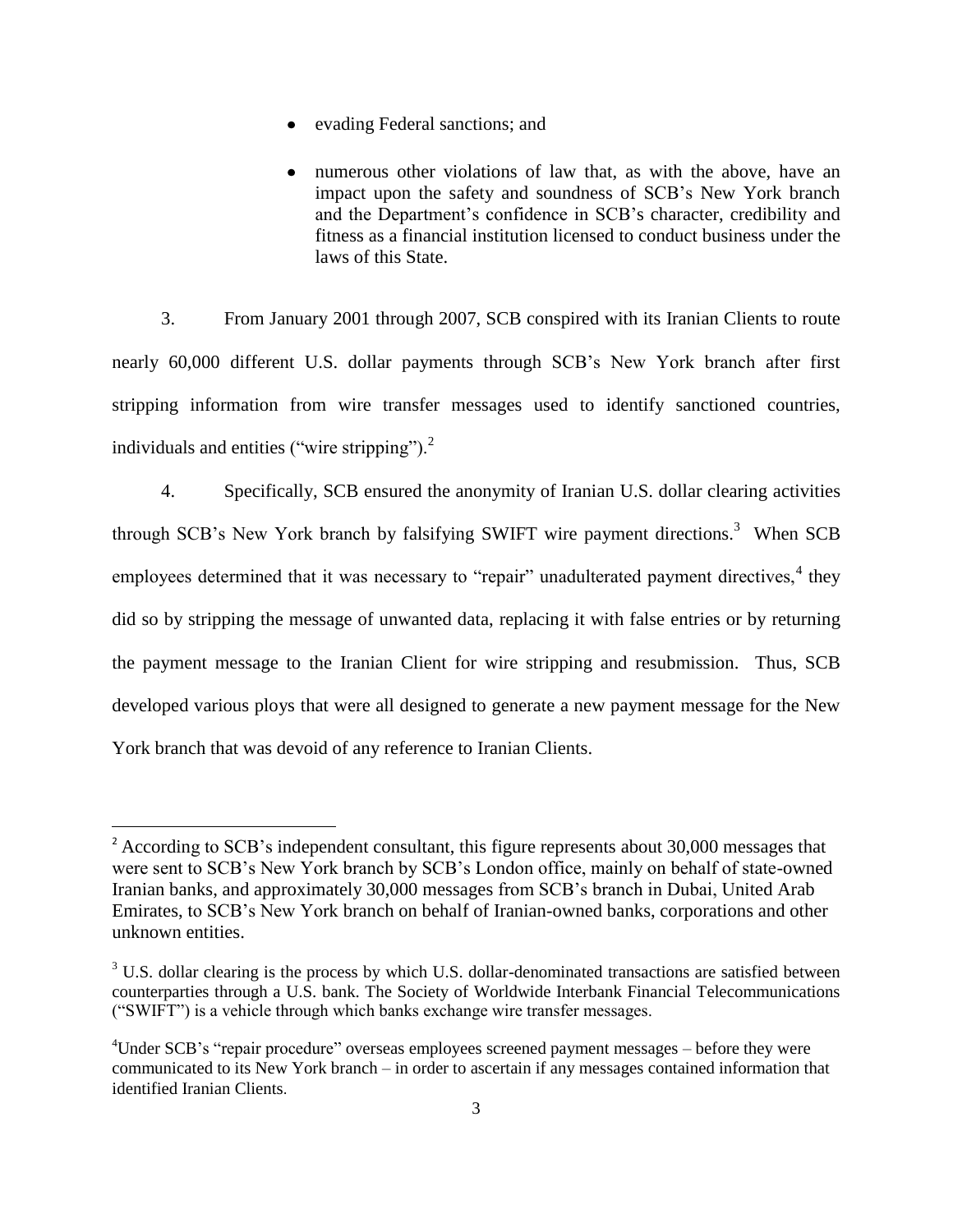5. SCB utilized such schemes to cloak the dollar clearing activities of Iranian Clients and thereby shield those transactions from regulatory scrutiny. During the relevant period, the U.S. Office of Foreign Assets Control ("OFAC") required U.S. financial institutions to filter all dollar clearing transactions so as to identify those involving sanctioned entities, and then to freeze suspect transactions pending investigation. This system could (a) significantly delay transaction processing; (b) require that OFAC be advised of information surrounding a transaction; and (c) ultimately result in the rejection of a transaction. SCB therefore wirestripped to ensure the automatic and unobstructed clearance of Iranian transactions in New York.

6. SCB intentionally withheld material information from New York and Federal regulators in its effort to service Iranian Clients. SCB carefully planned its deception and was apparently aided by its consultant Deloitte & Touche, LLP ("D&T"), which intentionally omitted critical information in its "independent report" to regulators. This ongoing misconduct was especially egregious because – during a key period between 2004 and 2007 – SCB"s New York branch was subject to a formal supervisory action by the Department and the Federal Reserve Bank of New York ("FRBNY") for *other* regulatory compliance failures involving the Bank Secrecy Act (BSA"), anti-money laundering policies and procedures ("AML"), and OFAC regulations.

7. In short, SCB operated as a rogue institution. By 2006, even the New York branch was acutely concerned about the bank"s Iran dollar-clearing program. In October 2006, SCB"s CEO for the Americas sent a panicked message to the Group Executive Director in London. "Firstly," he wrote, "we believe [the Iranian business] needs urgent reviewing at the Group level to evaluate if its returns and strategic benefits are . . . still commensurate with the potential to cause *very serious or even catastrophic reputational damage* to the Group." His plea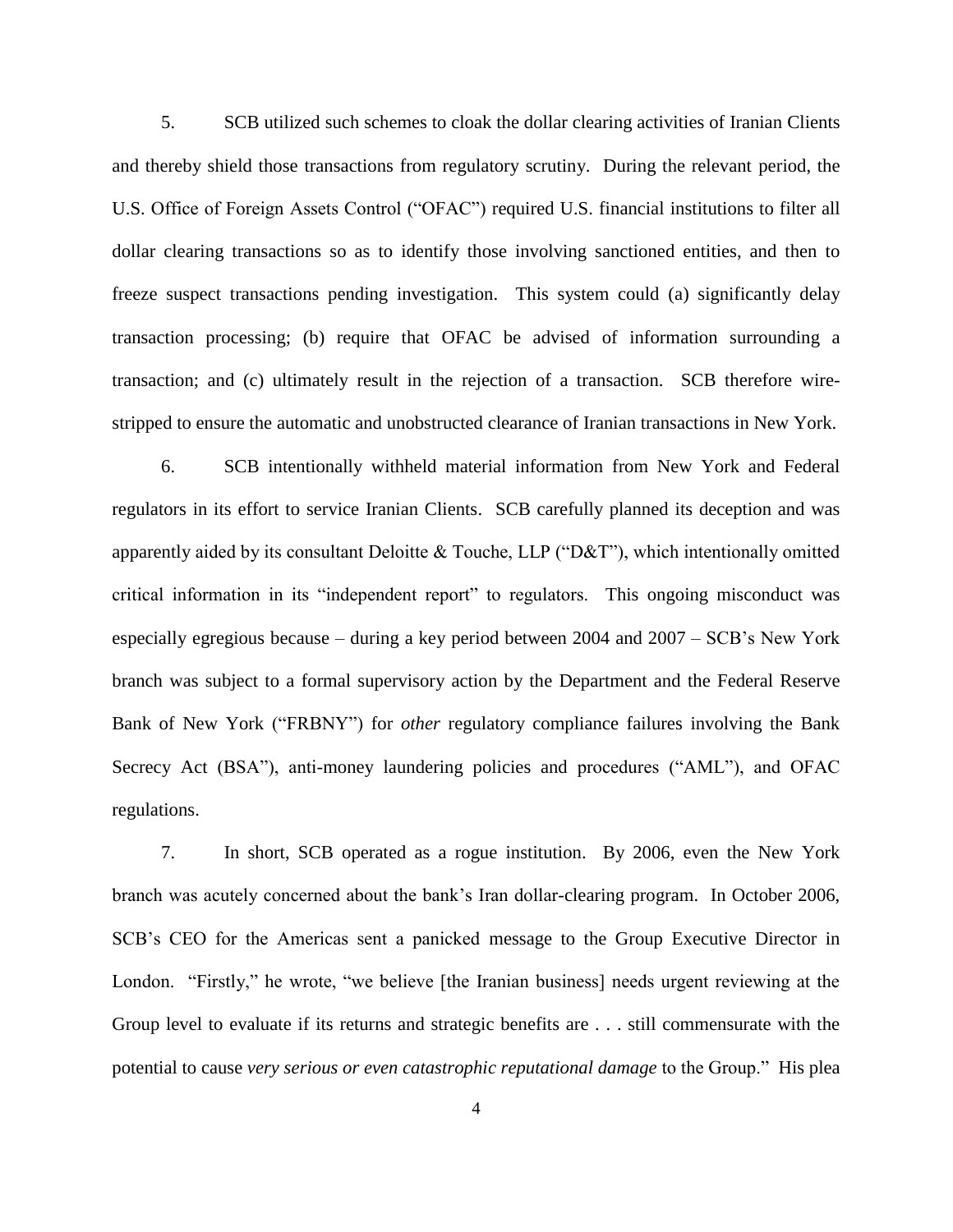to the home office continued: "[s]econdly, there is equally importantly potential of risk of subjecting management in US and London (e.g. you and I) and elsewhere to personal reputational damages and/o*r serious criminal liability*." 5 (emphasis added)

8. Lest there be any doubt, SCB"s obvious contempt for U.S. banking regulations was succinctly and unambiguously communicated by SCB"s Group Executive Director in response. As quoted by an SCB New York branch officer, the Group Director caustically replied: "You f---ing Americans. Who are you to tell us, the rest of the world, that we"re not going to deal with Iranians."<sup>6</sup>

## **FACTUAL BACKGROUND**

# **SCB's Business, Organization, and Assets**

9. Headquartered in London, England, and with over 1,700 offices in 70 markets globally, SC is a leading international banking institution. Through its subsidiary SCB, SC offers a wide range of banking products and services to its personal, business and wholesale banking clients worldwide. SCB clients include some of the largest corporations and financial institutions in the world. $<sup>7</sup>$ </sup>

l

<sup>5</sup>Memorandum entitled *Business with Iran – USA Perspective* by SCB"s CEO, Americas to SCB"s Group Executive Director for Risk, its Group Head of Compliance and its Group Head of Public Affairs dated October 5, 2006, SCB INT 0005759-5762.

 $6$ Note of Interview with SCB's Head of Cash Management Services (2002-2005), Head of Compliance (2005-2007) at the New York branch, SCB INT 0004733-4734.

 $\frac{7}{1}$  According to SCB, its success as a bank is due in part because it is "trusted worldwide for upholding high standards of corporate governance." SCB prides itself for having a "distinctive culture and values [that] act as a moral compass." It boasts "openness" as one of its "core values" and claims to aspire to be "trustworthy." It also markets itself to clients and the investing public as "always trying to do the right thing." http://www.standardchartered.com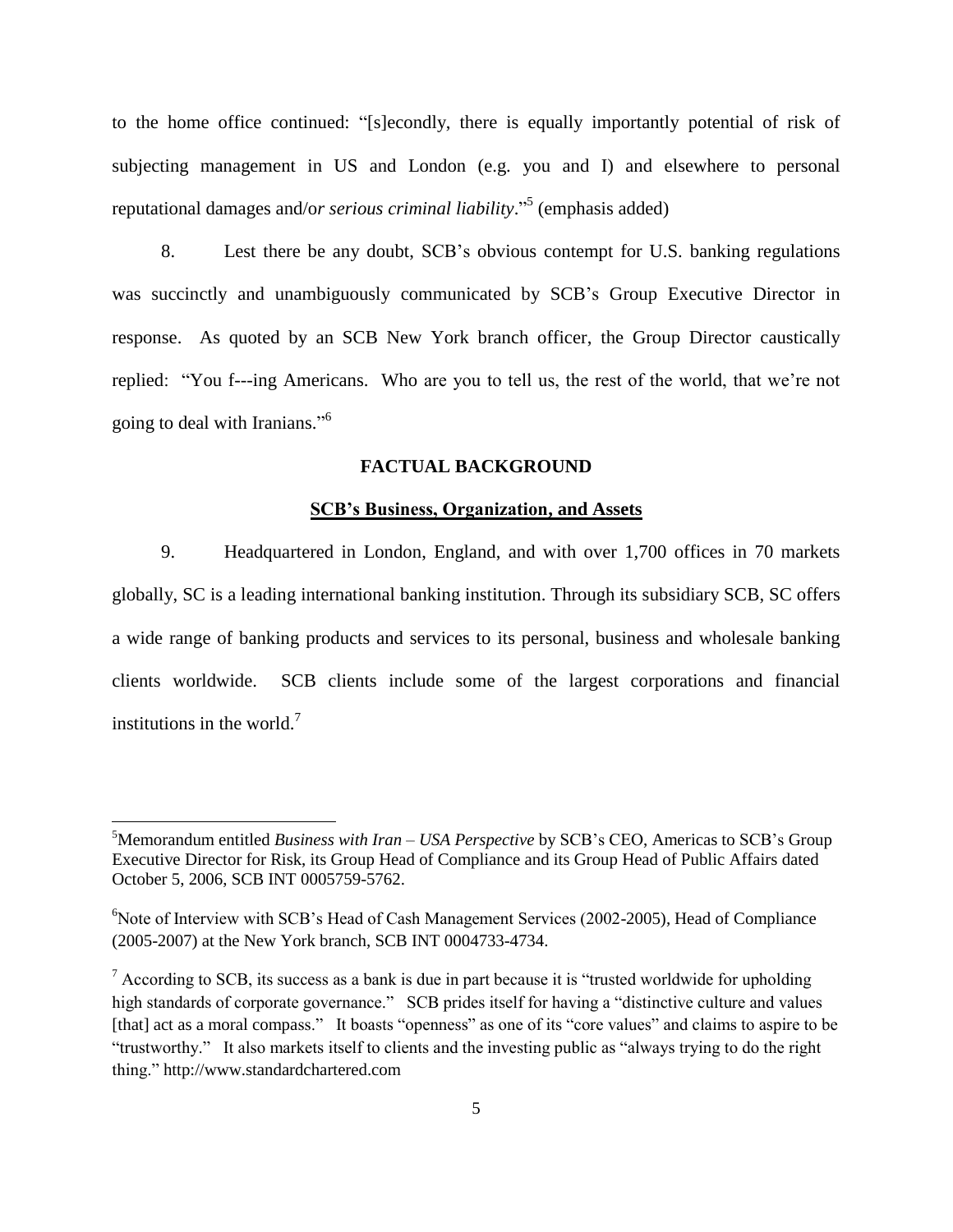10. SC"s 2011 Annual Statement states that it generated \$17.6 billion in income and roughly \$5 billion in profits – greater than at any other time in SC's 150-year history. SCB's New York branch U.S. dollar clearing operation adds substantially to that revenue.

11. In 1976, SCB"s New York office was licensed by the then-New York State Banking Department<sup>8</sup> to operate as a foreign bank branch. It primarily conducts a U.S. dollar clearing business, which clears approximately \$190 *billion* per day for its international clients. It also engages in corporate lending, project and structured finance, trade finance, cash management, foreign exchange trading, and wire transfer services. As of March 31, 2012, SCB"s New York branch held \$40.8 billion in total assets.

## **Iranian Sanctions and U-Turn Transactions**

12. Through OFAC, the U.S. Government administers and enforces a sanctions regime against those who attempt to use the U.S. financial system in contravention of U.S. foreign policy and those foreign countries, entities, and individuals who may present a threat to national security. OFAC imposes these sanctions in an effort to prevent U.S. dollars from being used to finance terrorist organizations, proliferators of weapons of mass destruction, drug traffickers and other hostile enterprises. Foreign governments currently subject to OFAC sanctions include Iran, North Korea and the Sudan.

<sup>&</sup>lt;sup>8</sup> In 2011, the State Banking and Insurance Department's were merged to create the Department of Financial Services.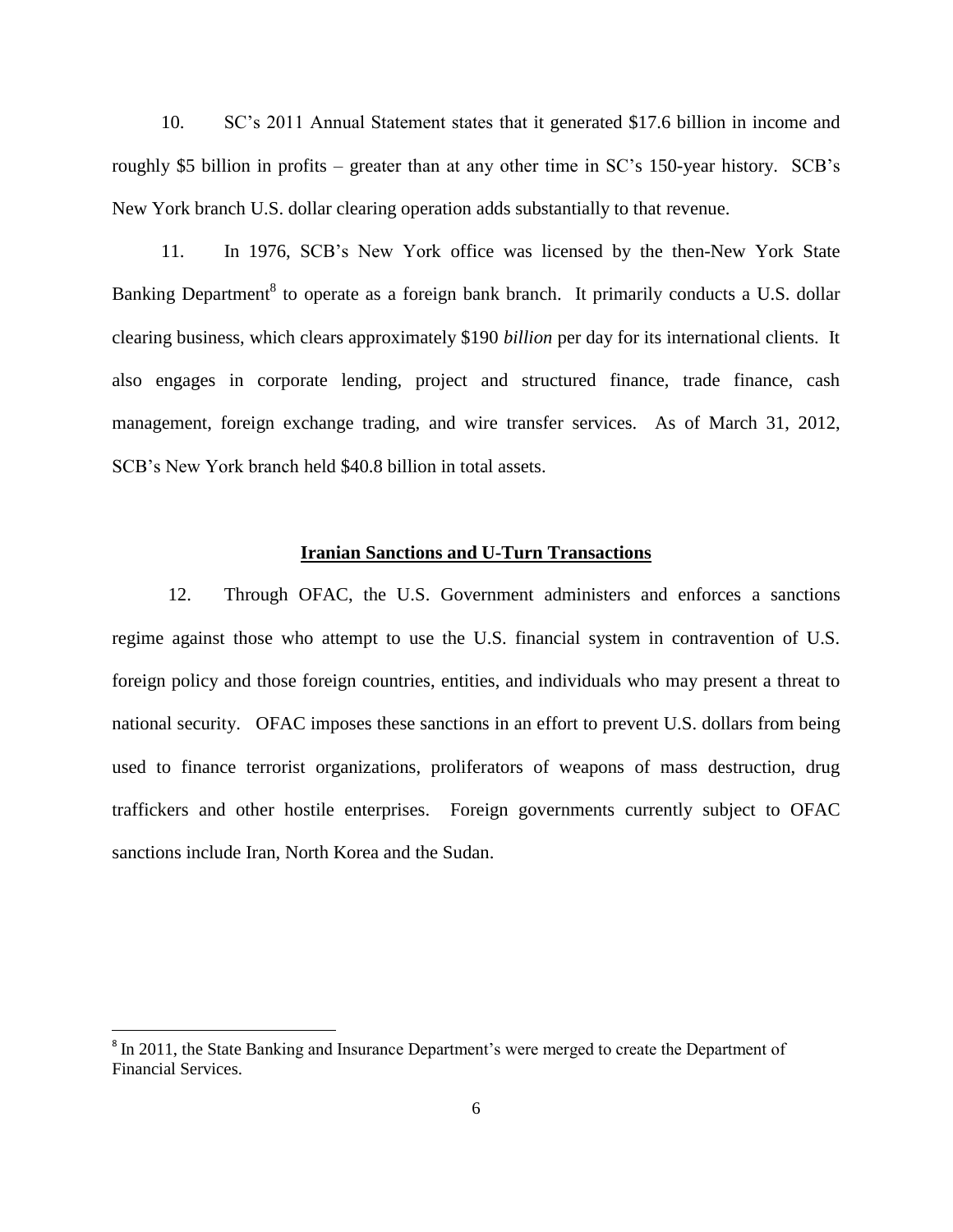13. Financial transactions with Iran have been subject to U.S. economic sanctions since 1979. These measures were strengthened by Executive Orders in 1995, which set strict requirements for U.S. banks to follow in clearing U.S. dollar transactions with Iran.<sup>9</sup>

14. Until November 2008, OFAC rules had permitted, under limited circumstances and with close regulatory supervision, U.S. financial institutions to process certain transactions for Iranian banks, individuals, and other entities. Pursuant to federal regulations, such transactions were permissible in some circumstances provided that they were initiated offshore by non-Iranian foreign banks and only passed through the U.S. financial system on the way to other non-Iranian foreign banks. 31 CFR 560.516. Such transactions are commonly referred to as "U-Turns."

15. OFAC imposed exceedingly stringent standards on U.S. banks involved in U.S. dollar clearing U-Turns. For example, OFAC regulations required that "*[b]efore* a United States depository institution initiates a payment on behalf of any customer, or credits a transfer to the account on its books of the ultimate beneficiary, *the United States depository institution must determine that the underlying transaction is not prohibited by this part*." 31 CFR 560.516 (c) (emphasis added). The obligation to determine that a U-Turn complied with U.S. law thus fell squarely on U.S. banks. In satisfying this obligation, U.S. clearing banks relied heavily on the accuracy and completeness of wire transfer messages they received from correspondent banks and overseas branches. When such information was properly provided to clearing banks it became available to law enforcement agencies to use in tracking suspicious conduct.

16. In instances where an Iranian-related wire transfer instruction did not provide sufficient information to determine that a U-Turn was permissible under federal law, OFAC

<sup>&</sup>lt;sup>9</sup> Under the International Emergency Economic Powers Act, Title 50, United States Code Section 1705, it is a crime willfully to evade, or attempt to evade OFAC sanctions.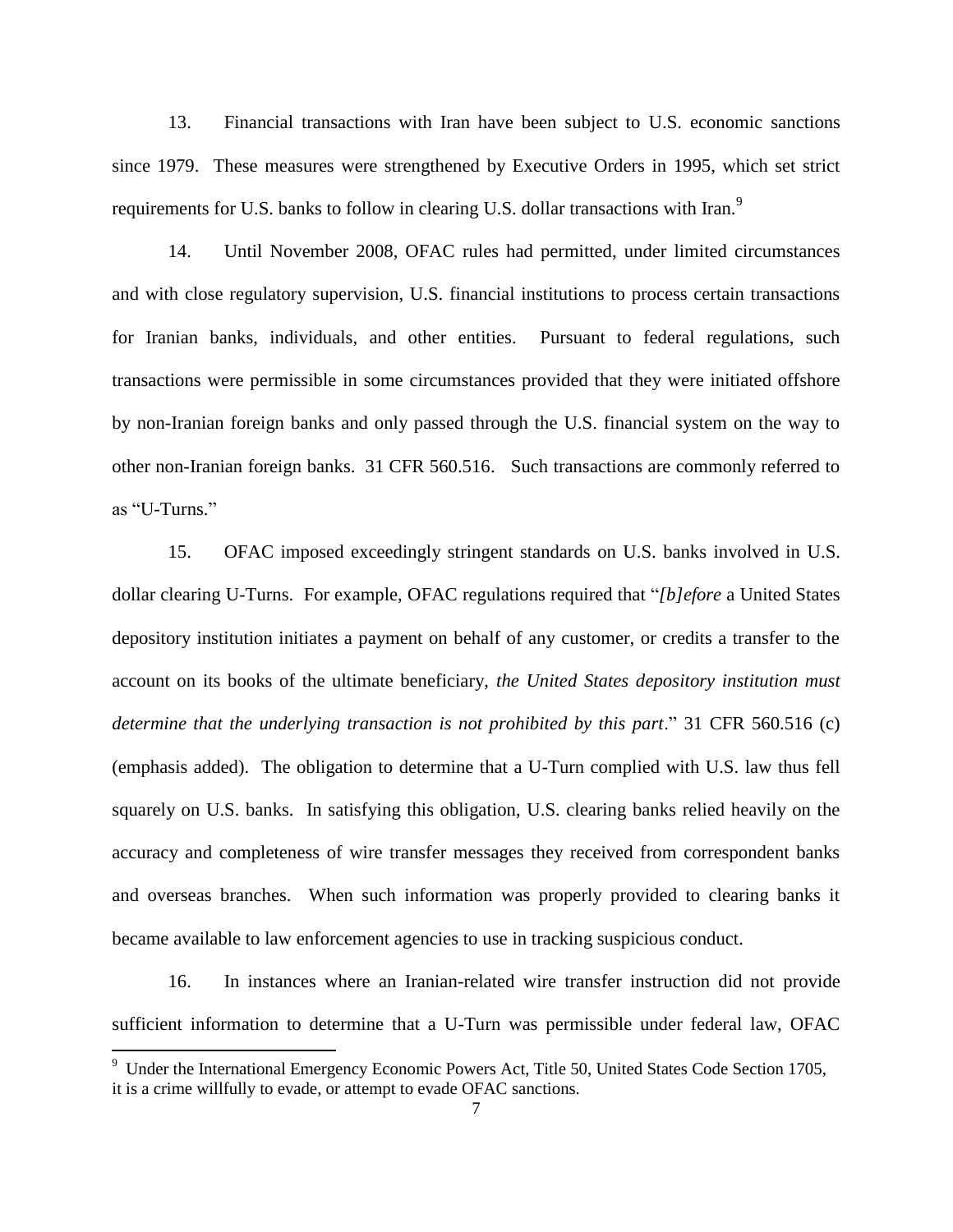required that the assets be frozen until such information was provided to the U.S. bank or the U.S. bank rejected the transaction. If an Iranian transaction was not a permissible U-Turn, a U.S. bank could release the funds only if OFAC granted a special license.

17. By 2008 it was clear that this system of wire transfer checks had been abused, and that U.S. foreign policy and national security could be compromised by permitting U-Turns to continue. In November 2008, the U.S. Treasury Department revoked authorization for "U-Turn" transactions because it suspected Iran of using its banks – including the CBI/Markazi, Bank Saderat and Bank Melli – to finance its nuclear weapons and missile programs. The U.S. also suspected that Iran was using its banks to finance terrorist groups, including Hezbollah, Hamas and the Palestinian Islamic Jihad, and engaging in deceptive conduct to hide its involvement in various other prohibited transactions, such as assisting OFAC-sanctioned weapons dealers.

### **SCB's Deceptive Business Plan**

18. For at least 9 years, from early in 2001 through 2010, SCB concealed from New York and U.S. regulators roughly sixty thousand U-Turns for Iranian Clients. These U.S. dollar transactions originated and terminated in European banks in the United Kingdom and the Middle East, and were cleared through SCB"s New York branch. They amounted to at least \$250 billion in the aggregate, and generated hundreds of millions of dollars in fees for SCB.

19. SCB"s success in U.S. dollar clearing for Iranian Clients stems from the documented willingness of its most senior management to deceive regulators and violate U.S. law. Worse yet, SCB apparently adopted this strategy with full knowledge of the risks involved.

20. As early as 1995, soon after President Clinton issued two Executive Orders announcing U.S. economic sanctions against Iran, SCB"s General Counsel embraced a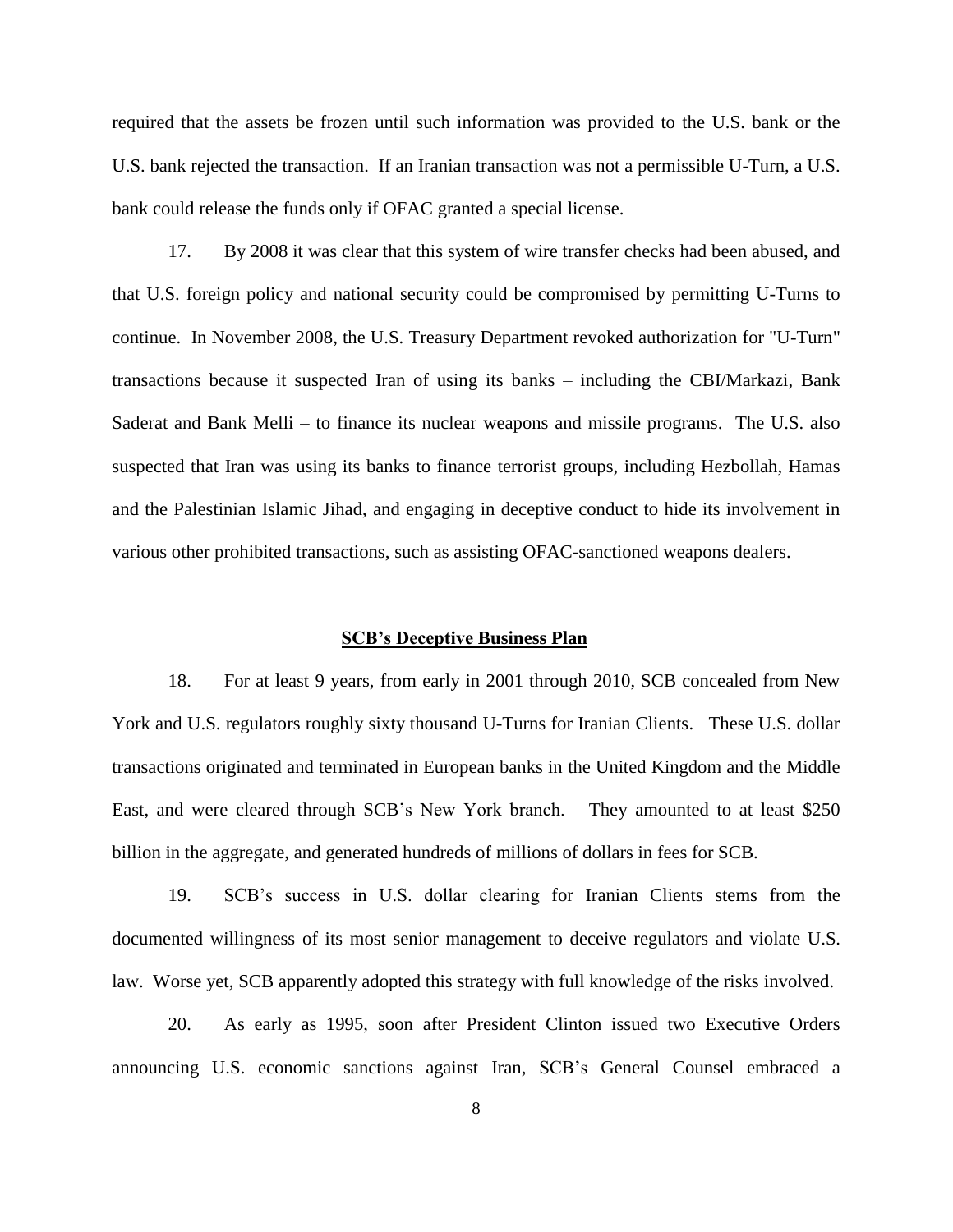framework for regulatory evasion. He strategized with SCB"s regulatory compliance staff by advising that "if SCB London were to ignore OFACs regulations AND SCB NY were not involved in any way  $\&$  (2) had no knowledge of SCB Londons [sic] activities  $\&$  (3) could not be said to be in a position to control SCB London, then IF OFAC discovered SCBLondons [sic] breach, there is nothing they could do against SCB London, or more importantly against SCBNY." He also instructed that a memorandum containing this plan was "highly confidential  $&$  MUST NOT be sent to the US."<sup>10</sup> (emphasis in original)

21. Years later, another SCB executive closely weighed the costs and benefits of concealing the identities of Iranian Clients. He observed that "the current process under which some SWIFT messages are *manually 'repaired' to remove reference to Iran could (despite accepted SWIFT protocols) be perceived by OFAC as a measure to conceal the Iranian connection from SCB NY, and therefore evade their controls for filtering Iran-related payments*. Unless transactions are repaired they face delays caused by investigations in the U.S. banking system, subjecting SCB to interest claims." He described SCB's repair procedures as a "process to check that a payment is, prima facie, an acceptable U-turn transaction (i.e. offshore to offshore)," and fully acknowledged that "they *do not provide assurance that it does not relate to* 

<sup>&</sup>lt;sup>10</sup> Email from SCB's General Counsel to SCB's Group Compliance Manager dated June 1, 1995, SCB-00038523 (emphasis in original). SCB"s General Counsel added that "when dealing with OFAC countries that are not on the UK"s list SCB London should use another US Dollar clearer in NY. It should not in any event use SCB NY." In fairly mercenary terms, he recommended that "SCB should use eg [National Westminister Bank] who in processing the transactions would breach OFAC regulations & would expose themselves to a penalty."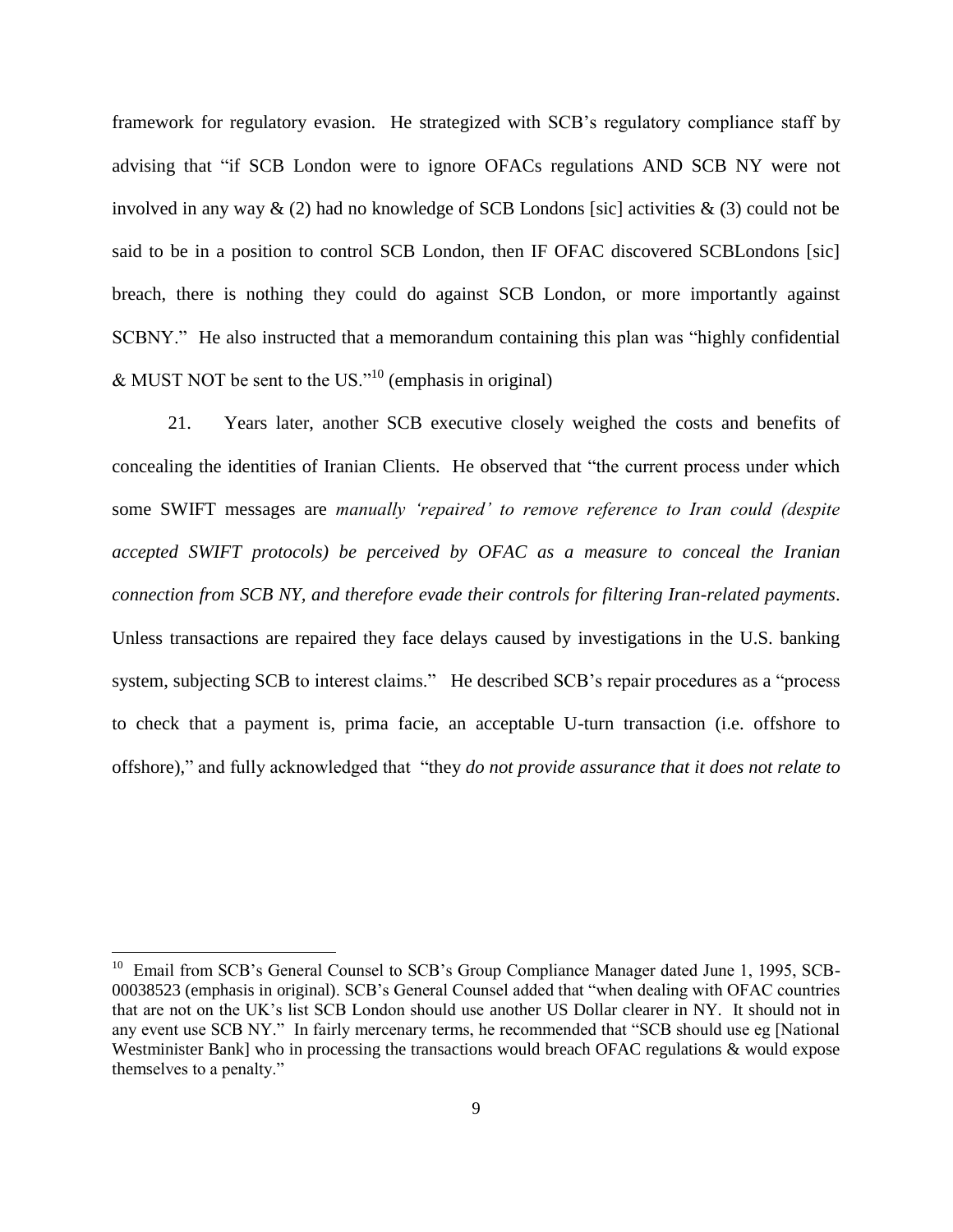*a prohibited transaction, and therefore SCB NY is exposed to the risk of a breach of sanctions*."<sup>11</sup> (emphasis added).

22. In early 2001, CBI/Markazi, a state-owned OFAC-sanctioned institution, approached SCB to act as its recipient bank for U.S. dollar proceeds from daily oil sales made by the National Iranian Oil Company. SCB viewed this engagement as "very prestigious" because "in essence, SCB would be acting as Treasurer to the CBI .  $\dots$ ."<sup>12</sup>

23. A critical component of the deal between SCB and CBI/Markazi was the timing of \$500 million in daily U.S. dollar payments. A senior manager of SCB"s Iranian business noted that "the most important aspect to CBI/Markazi of this relationship with SCB" was SCB"s "willingness to pay away funds in advance of receipts (intraday of up to USD 200m)." He stressed that providing rapid U.S. dollar payments for CBI/Markazi "could lead to increased business activity with [other Iranian] banks."<sup>13</sup>

24. In March 2001, SCB"s Group Legal Advisor counseled several of SCB"s officers that, "our payment instructions [for Iranian Clients] should not identify the client or the purpose of the payment."<sup>14</sup>

 $^{13}$  Id.

<sup>&</sup>lt;sup>11</sup> Memorandum entitled *Project Gazelle*, by SCB's Group Head of Compliance and Regulatory Risk and its CEO, United Arab Emirates, to SCB"s Group Executive Director for Risk and its Group Head of Global Markets dated December 1, 2005, SCB INT 0017483.

<sup>&</sup>lt;sup>12</sup> Email from SCB's Head of Inbound Sales, Institutional Banking, to SCB's Head of Group Market Risk, and SCB"s Group Head of Institutional Banking and Global Head of Business Segment, and its Head of Funds Management dated February 19, 2001, SCB INT 0005352.

<sup>&</sup>lt;sup>14</sup>Email from SCB's Group Legal Advisor to its Product Manager, Corporate & Institutional Banking and its General Counsel dated March 23, 2001, SCB INT 0005368; forwarded to SCB"s Group Head of Audit, its Head of Institutional Banking & Global Head of Business Segment, and its Head of Inbound Sales, Institutional Banking, SCB INT 0005367.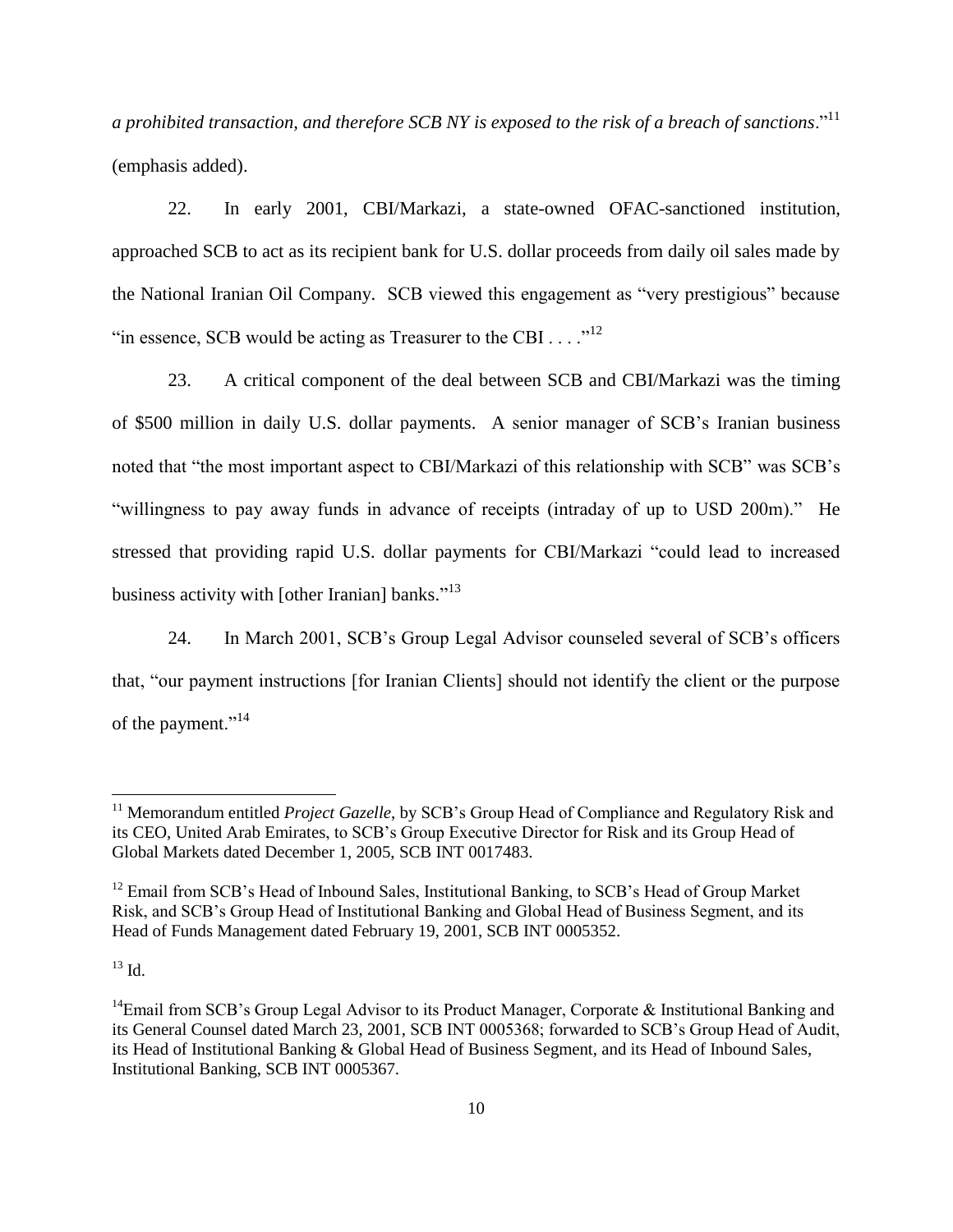25. Indeed, Iranian Clients apparently pressured SCB by warning that disclosure of their identities to U.S. banks would cause unacceptable delays in clearing funds. SCB well understood that "given that these are large wholesale sums they are worried by any delay."<sup>15</sup> SCB"s Iranian Clients were concerned "not only [with] what delays would be caused by [SCB"s New York branch], but also what delays could be caused by any other U.S. institution through which the payment was routed." SCB's Iranian Clients insisted that "no other banks processed their payments with full disclosure and it was not industry practice to do so."<sup>16</sup>

26. SCB sought outside legal advice regarding its U-Turn policy and was apparently instructed that compliance with U.S. law required a process by which its New York branch received "foreknowledge of such authorized [U-Turn] payments" so as to "otherwise ascertain that the payments are authorized." SCB was advised that its New York branch needed to "assure itself that it is making permissible payments."<sup>17</sup>

27. Rather than institute any such procedure, SCB instead conspired with Iranian Clients to transmit misinformation to the New York branch by removing and otherwise misrepresenting wire transfer data that could identify Iranian parties. For example, regarding necessary wire transfer documentation, SCB instructed CBI/Markazi to "send in their MT

<sup>&</sup>lt;sup>15</sup> Email from SCB's Head of Transactional Banking Solutions, UK/Europe Corporate  $\&$  Institutional Banking to SCB's outside U.S. legal counsel, SCB's New York branch Head of Legal & Compliance, Americas and Head of Legal for Corporate & Institutional Banking and SCB"s Product Manager, Corporate & Institutional Banking dated October 3, 2003, SCB INT 0020023.

<sup>&</sup>lt;sup>16</sup>Note of Interview with SCB's Head of Transactional Banking Solutions, UK/Europe Corporate & Institutional Banking, SCB INT 0001338-1340.

<sup>17</sup> Legal Memorandum from SCB"s U.S. outside legal counsel entitled *OFAC Regulations-Iranian Payments/Standard Chartered London/New York* to SCB"s Group Legal Advisor and Head of Compliance, Americas dated May 15, 2001 - referencing also an earlier guidance from the same outside counsel on March 21, 2001 - SCB INT 0001131.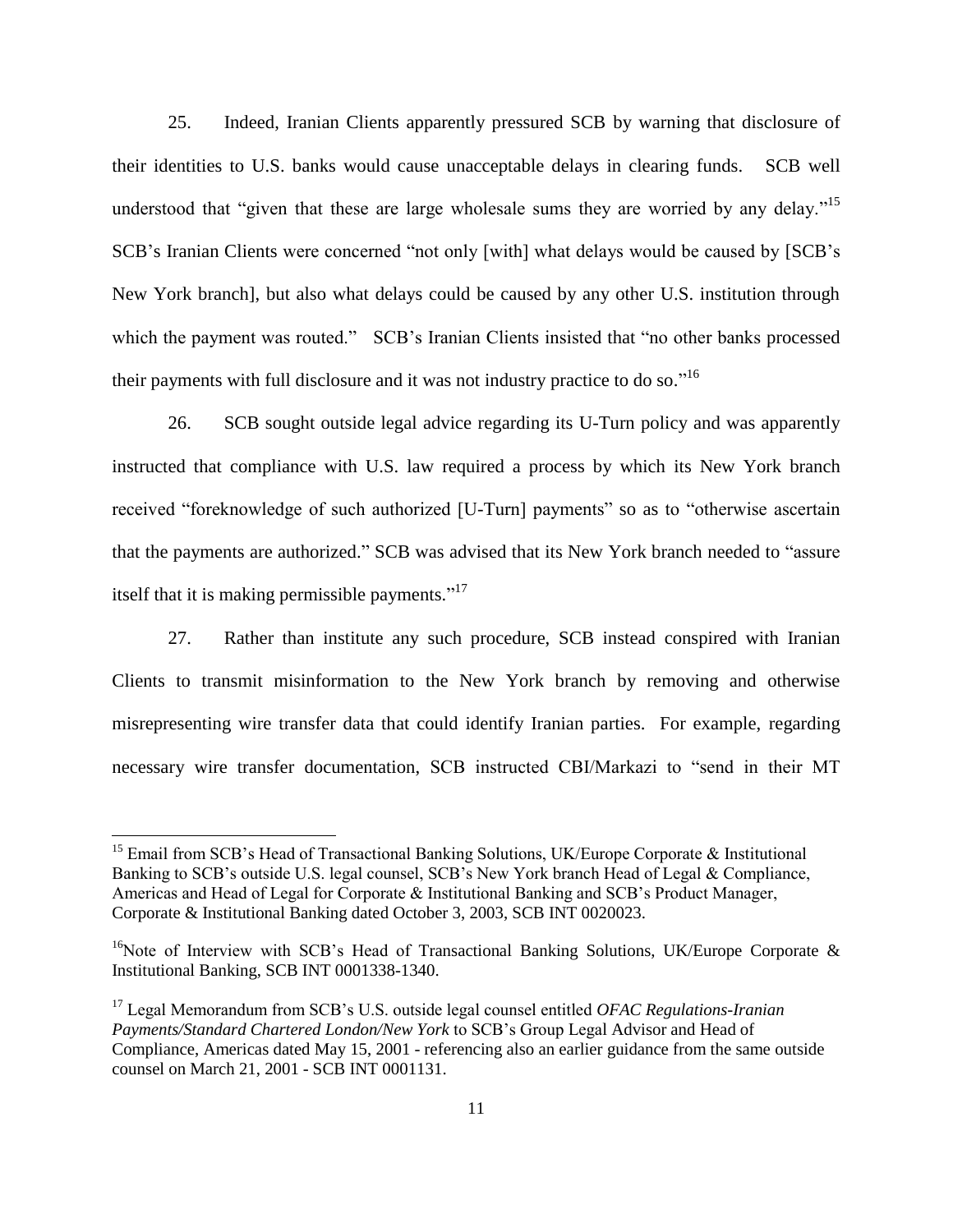202"s<sup>18</sup> with a [SCB London"s business identifier code] *as this is what we required them to do in the initial set up of the account. Therefore, the payments going to NY do not appear to NY to have come from an Iranian Bank*."<sup>19</sup> (emphasis added). SCB also accomplished this subterfuge by: (a) inserting special characters (such as ".") in electronic message fields used to identify transacting parties; (b) inserting phrases such as "NO NAME GIVEN" or "NOT STATED" in lieu of requested information that would identify Iranian Clients; and (c) employing a system known as SCB"s "repair procedure," whereby SCB overseas employees screened payment messages – before they were communicated to its New York branch – in order to ascertain if any messages contained information that identified Iranian Clients.

28. SCB understood that simply omitting Iranian Client information on SWIFT MT 202 payment messages going to New York was insufficient because the electronic payment system would automatically fill in blank data fields, identifying the Iranian Client. Consequently, in order to disguise the transactions effectively and thereby avoid regulatory scrutiny, SCB made false and misleading entries in SWIFT "field 52," a data field that would identify the Iranian party.

29. Documents show that SCB"s attorney in charge of BSA/AML compliance knew that wire stripping was "the process for effecting Bank Markazi"s payment instructions." He was

<sup>&</sup>lt;sup>18</sup>Two common SWIFT payment messages were used for U-Turn transactions: the "MT-103" and the "MT-202." In a given U.S. dollar clearing transaction, the MT-103 identified all parties involved in the transaction, as funds flowed from the initial remitter, through correspondent banks, to the ultimate beneficiary's bank account. MT-202s are merely bank-to-bank credit transfers, however, and consequently lacked the detailed transaction party information contained in MT-103s.

<sup>&</sup>lt;sup>19</sup> Email from SCB's Manager, Cash Management Services, London to SCB's Product Manager, Corporate & Institutional Banking and its Head of Cash Management Services, UK dated October 15, 2003, SCB INT 0001471; forwarded to SCB"s Head of Transactional Banking Solutions, UK/Europe Corporate & Institutional Banking and SCB"s Head of Legal & Compliance, Americas and Head of Legal for Corporate & Institutional Banking, SCB INT 0001469.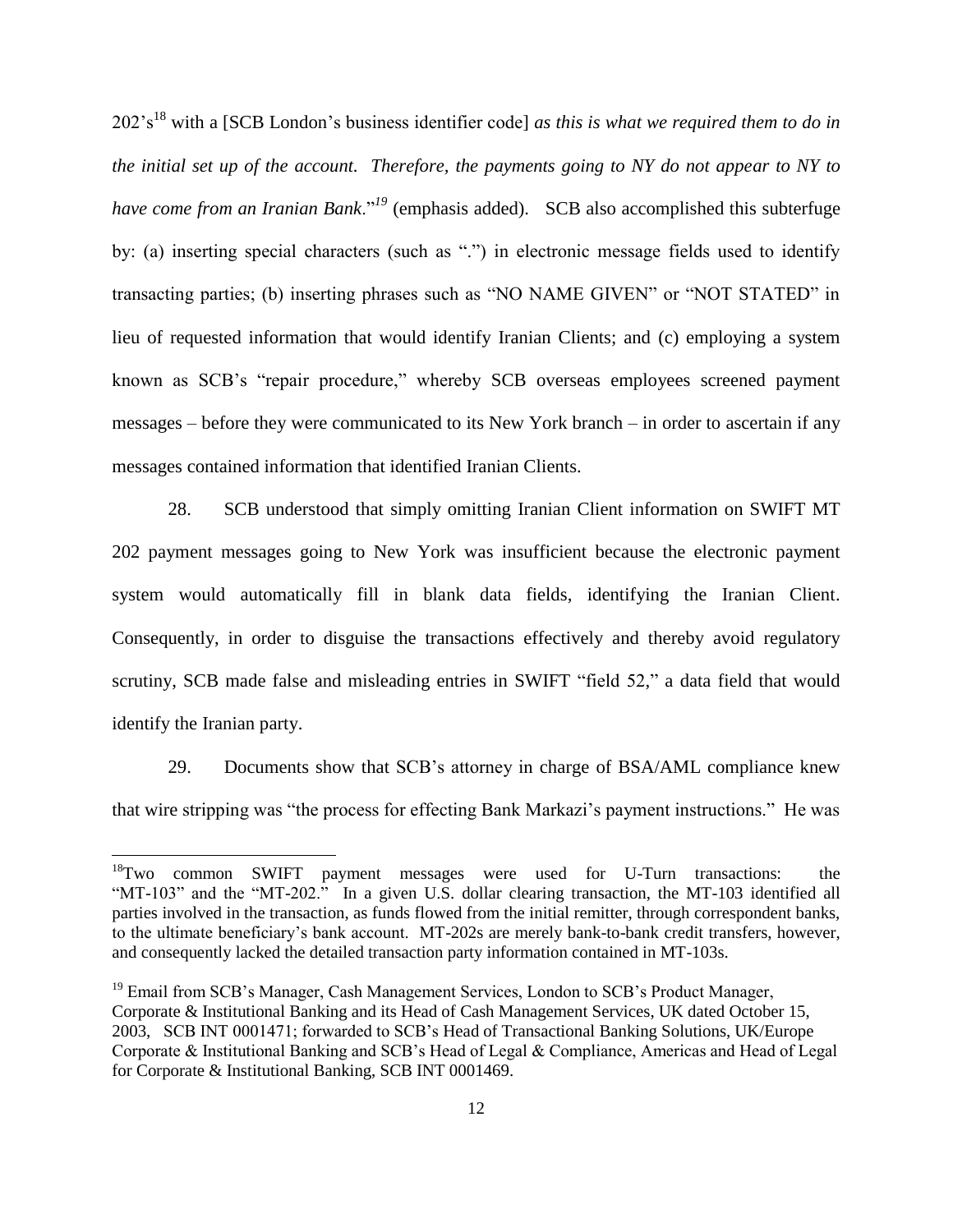specifically told that "field 52 (ordering institution) is quoted by Bank Markazi in their MT202 as [SCB London]" or SCB would manually "repair" or "over-type field 52 as [SCB London]." He understood that these actions would leave "no reference to Bank Markazi," and would thereby "send $\lceil$ ] incorrect information."<sup>20</sup>

30. Senior SCB management memorialized many of these procedures in formal operating manuals. One such manual entitled, "Quality Operating Procedure Iranian Bank Processing," directed SCB London employees to "repair payment[s] by making appropriate changes" to transacting party codes. It provided step-by-step wire stripping instructions for any payment messages containing information that would identify Iranian Clients. An example directive read: "[e]nsure that if the field 52 of the payment is blank or displayes [sic] any SWIFT code that it is overtyped at the repair stage to a '.' This will change the outgoing field 52 on the MT103 to a field 52D of  $\cdot$ . Or, in the case of a 'normal' MT202 instruction change the field 52 on the outgoing MT202 to [SCB's New York branch] to a  $\cdot$ . (Note: if this is not done then the Iranian Bank SWIFT code may appear – depending on routing – on the payment message being sent to [the New York branch])."<sup>21</sup>

31. An instruction on that manual"s cover stressed that "this procedure is a mandatory requirement" and that "[a]mendment is not permitted without prior approval of the Head of Cash Management Services UK Quality System."<sup>22</sup> SCB's chief lawyer in charge of Legal & Compliance for its Wholesale Bank division commented to other senior legal and compliance

 $^{20}$  Note of Interview with SCB's head of Legal and Compliance Wholesale Bank, UK/Europe, SCB INT 0003674.

<sup>21</sup> Manual entitled, *Standard Chartered Bank, Cash Management Services, UK Quality Operating Procedure, Iranian Bank Processing*, SCB INT 0005722.

 $22$  Id. SCB INT 0005719.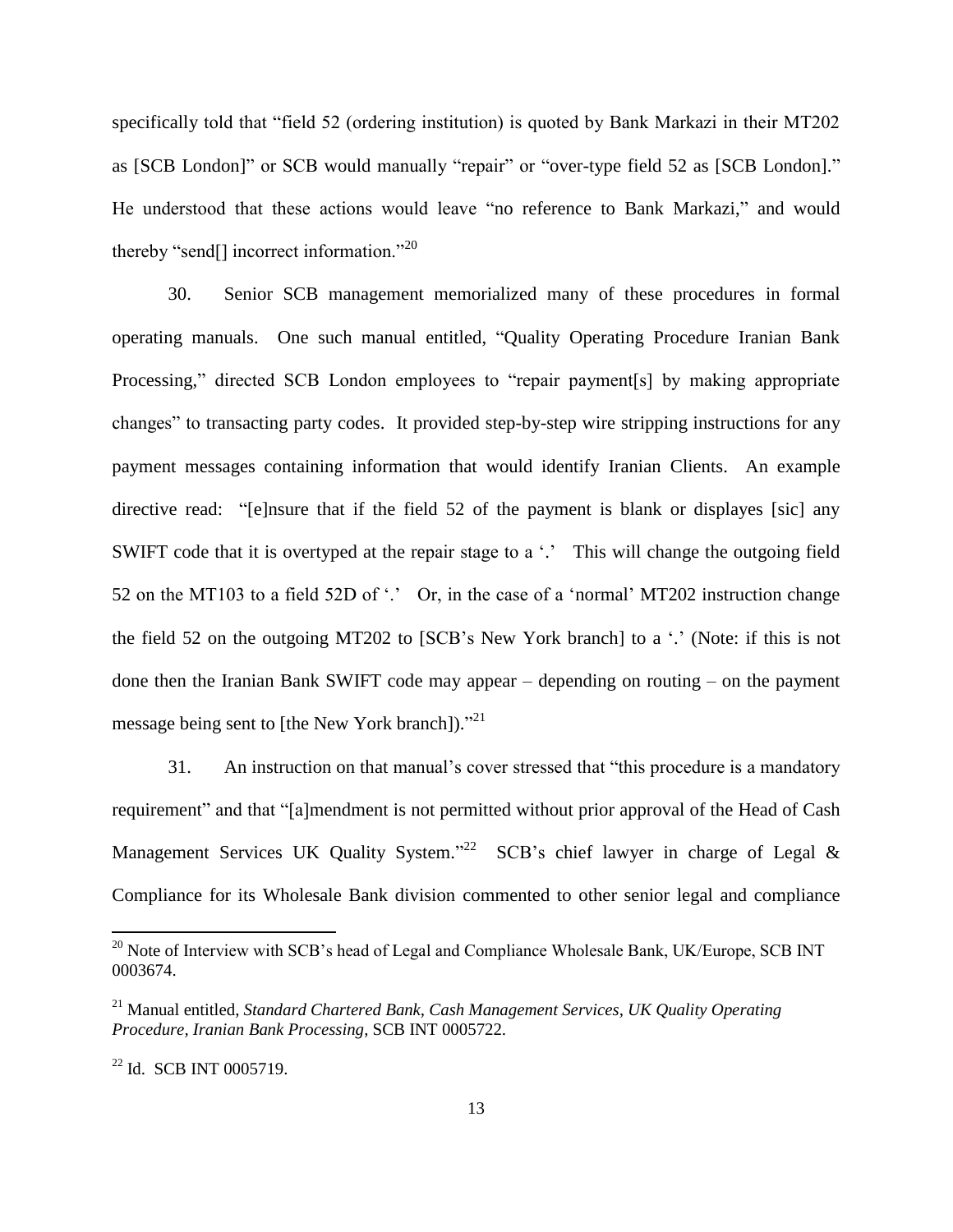staff that the document, "read in isolation, is clearly . . . designed to hide, deliberately, the Iranian connection of payments."<sup>23</sup>

32. These masking procedures evolved to meet SCB"s growing volume demands. When SCB anticipated that its business with Iranian Clients would grow too large for SCB employees to "repair" manually the instructions for New York bound wire transfers, SCB automated the process by building an electronic repair system with "specific repair queues," for each Iranian Client.<sup>24</sup>

33. And as SCB vigorously cultivated U.S. dollar clearing business from Iranian Clients, the bank"s outside counsel continued to admonish SCB not to evade regulatory requirements. In 2003, one of SCB"s outside legal counsel in the U.S. warned that the bank"s system for executing U-Turns anonymously through the New York branch did "not comport with the law or the spirit of OFAC rules, which lay out explicit details on how such transactions are to be conducted." She further instructed that "OFAC insists on full disclosure of all parties in transactions to ensure that transactions meet the terms of the rule."<sup>25</sup>

34. Prompted by this guidance, one SBC executive observed that, "historically, [for Iranian U-Turns] we have not transparently declared the remitting/receiving entity details, and of course this past practice makes it harder for internal and external parties to accept our views

 $^{23}$  Email from SCB's Group Head of Legal & Compliance, Wholesale Bank, forwarding the *Quality Operating Procedure to* SCB"s Group Head of Compliance and Regulatory Risk, its Group Legal Advisor and its Head of Financial Crime Risk Systems and Monitoring dated October 1, 2005, SCB INT 0005715- 5716.

<sup>&</sup>lt;sup>24</sup> Note of Interview of SCB's Manager, Cash Management Services, London, SCB INT 0001620-1621.

 $^{25}$  Email from SCB's U.S. outside counsel to SCB's Head of Transactional Banking Solutions, UK/Europe Corporate & Institutional Banking and SCB"s New York branch Head of Legal & Compliance, Americas and Head of Legal for Corporate & Institutional Banking dated October 6, 2003, SCB INT 0020020.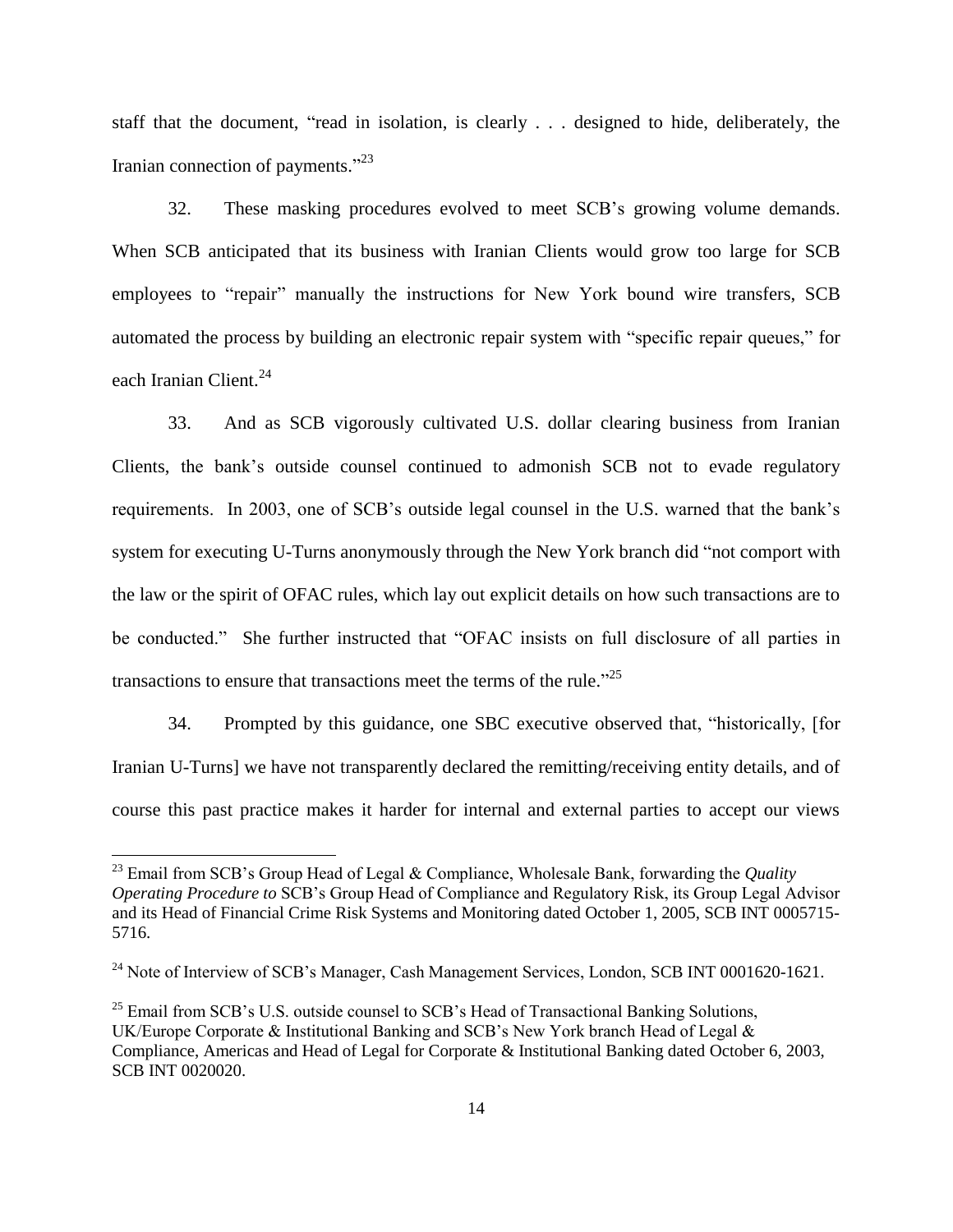now."<sup>26</sup> An executive SCB compliance attorney made the point more sharply, observing that SCB"s London staff believed "that any payment that could conceivably give rise to an OFAC problem should always be dealt with [in a way to avoid detection]. $^{27}$ 

35. Beginning in 2003, other banks with significant Iran portfolios began exiting the U-Turn business. For instance, SCB"s business managers learned that Lloyds TSB London were "withdrawing their services" with one of its Iranian client banks "primarily for reputational risk reasons."<sup>28</sup> Rather than follow suit, and despite concerns regarding reputational risk and OFAC sanctions, SCB positioned itself to take the abandoned market share.<sup>29</sup>

36. As described in a December 2005 internal memorandum written by SCB"s CEO for the United Arab Emirates and the Group Head of Compliance and Regulatory Risk, entitled "*Project Gazelle, Report on Iranian Business* – which was circulated among SCB"s key legal, compliance, and Iranian Client business managers – SCB"s "short to medium term strategy [was] to grow the wholesale business by growing our wallet share from existing relationships with

 $^{26}$ Email from SCB's Head of Transactional Banking Solutions, UK/Europe Corporate & Institutional Banking to SCB"s Head of Institutional Banking and Global Head of Business Segment and its Group Head of Compliance and Regulatory Risk and forwarding the email referenced, supra, on October 7, 2003, SCB INT 0020019.

 $^{27}$  Email from SCB's Legal Counsel and Head of Compliance, Wholesale Bank, UK/Europe to SCB's Head of Legal, Wholesale Bank and SCB's Group Head of Legal & Compliance dated September 4, 2003, SCB INT 0005690.

<sup>&</sup>lt;sup>28</sup> Email from SCB's Head of Transactional Banking Solutions, UK/Europe Corporate  $\&$  Institutional Banking (via her assistant) to several of SCB"s wholesale bank business managers dated March 9, 2003, SCB INT 0001419.

<sup>29</sup> Memorandum entitled, *Summary of the Risks/Issues to be Addressed with Regard to Iranian Bank USD Clearing that Require Management Direction from Middle East Senior Management Team*, accompanying the email, supra, and noting that additional Iranian business may "trigger an action" from OFAC, "leaving SCB exposed, with potential reputational damage," SCB INT 0001420.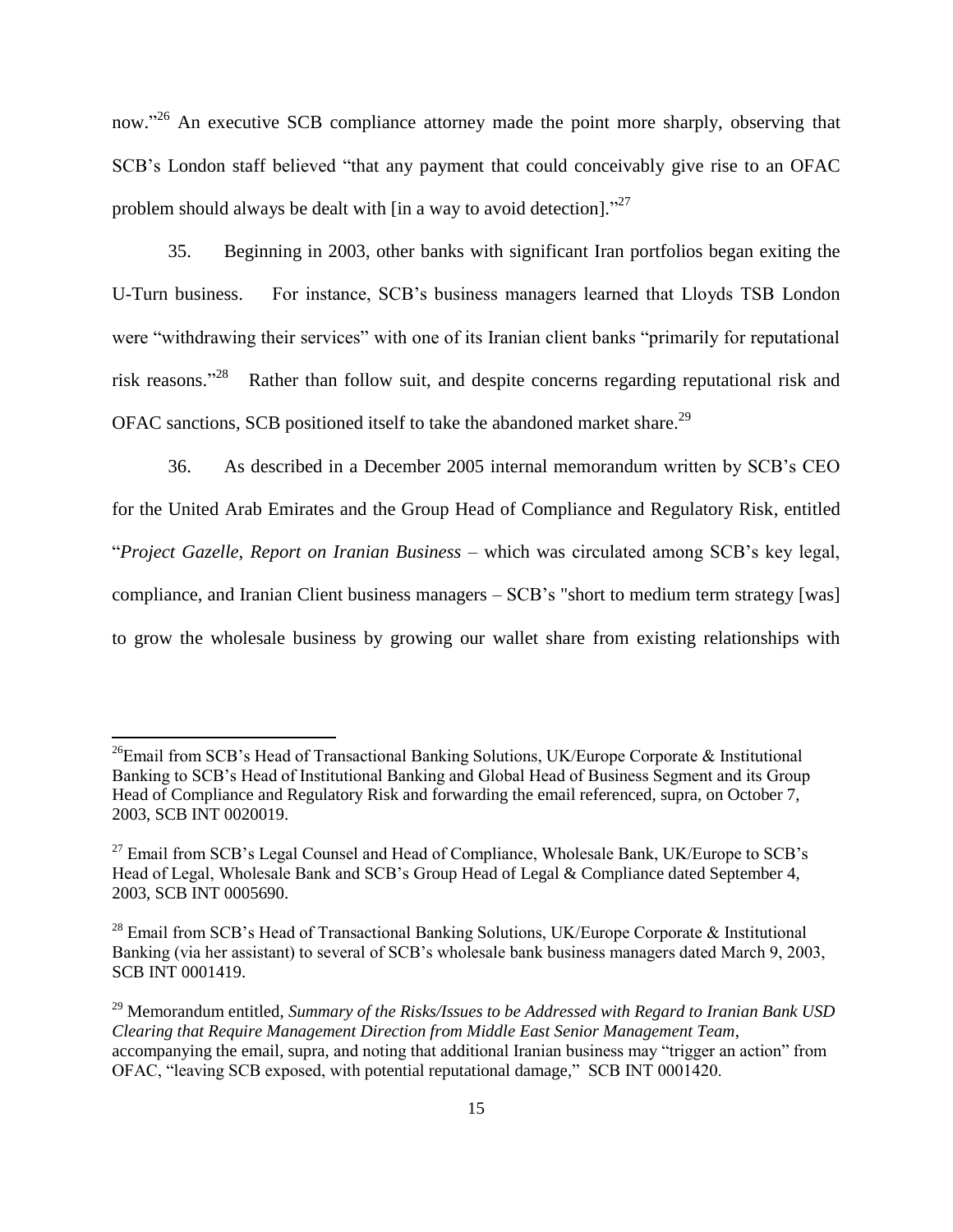Financial Institutions and Iranian companies and establishing new relationships with Iranian companies and [intermediaries] in oil and gas related businesses."30

37. Consistent with its historical views, SCB apparently decided that regulatory compliance would impede any such business expansion. Summarizing the bank"s linchpin consideration, SCB"s chief legal and compliance officer for its wholesale banking business explained that SCB wire stripped because "there would be a delay in the OFAC que [sic] if an Iranian name was spotted by the OFAC filter in New York and the payment would get held up." Any such delay, he concluded, would be "a deal-breaker" in SCB"s efforts to develop new business. 31

38. To avoid such deal-breakers, SCB instituted a system of so-called "offshore OFAC due diligence." The entire concept was a sham. Any off-shore substitute for OFAC compliance would have necessarily caused the exact delay threatened by OFAC compliance at the New York branch. Under the law governing at the time, any legitimate due diligence was premised on investigative delay. SCB undertook its off shore due diligence program, however, specifically to escape OFAC's watchful eye, not to be examined by it.

39. SCB"s overseas due diligence staff members were responsible for both SCB"s U-Turn "repair procedures" and OFAC "compliance" – a paradoxical task to say the least. These staff members did not know the elements of a lawful U-Turn transaction other than that the payment "had to be offshore to offshore," and they were not trained to determine whether the

<sup>&</sup>lt;sup>30</sup> Memorandum entitled *Project Gazelle*, by SCB's Group Head of Compliance and Regulatory Risk and its CEO, United Arab Emirates to SCB"s Group Executive Director for Risk and its Group Head of Global Markets dated December 1, 2005, dated December 1, 2005, SCB INT 0017481.

 $31$  Note of Interview with SCB's Head of Legal & Compliance, Wholesale Bank, U.K./Europe, SCB INT 0003675.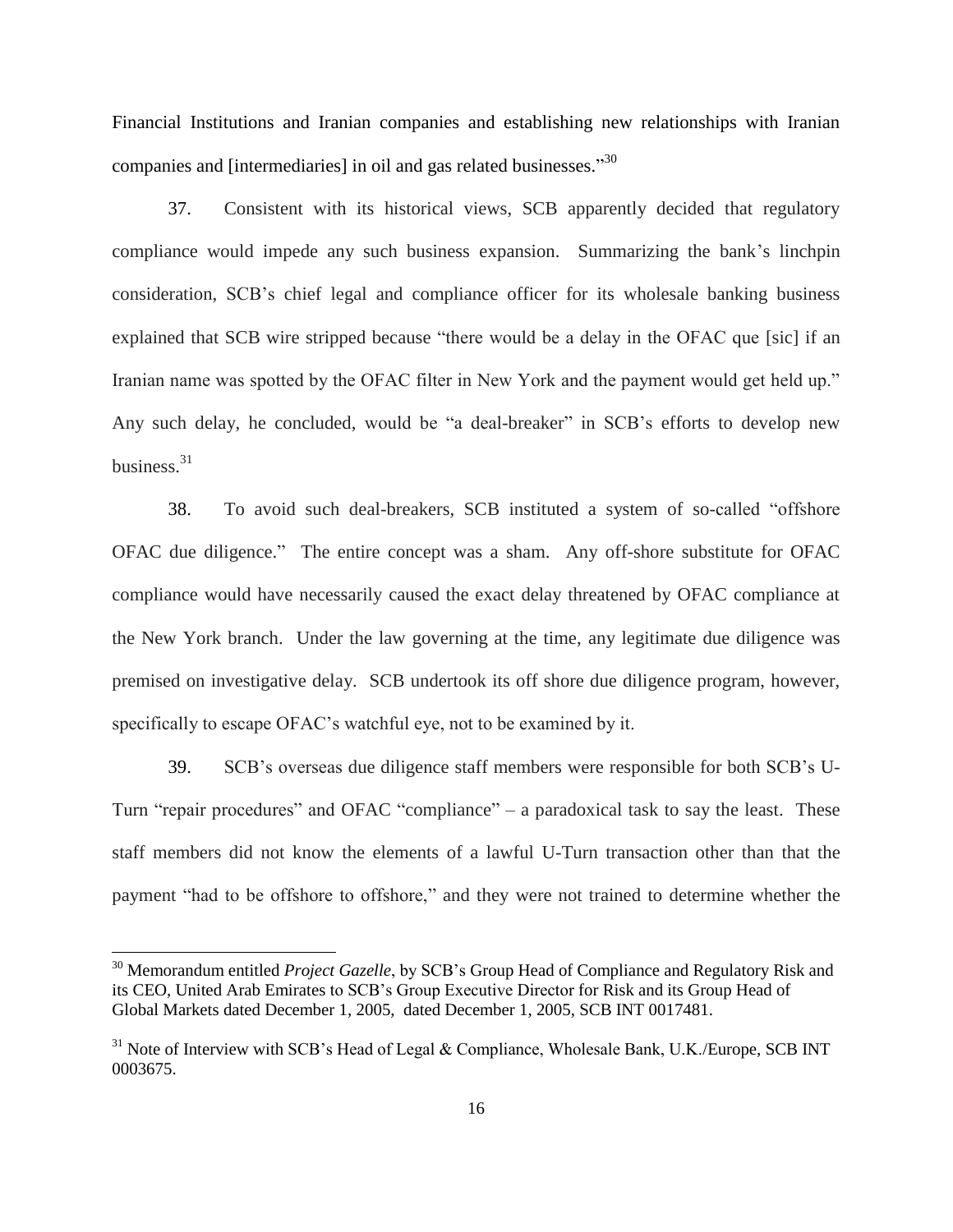underlying transactions were valid according to the Iranian Trade Regulations.<sup>32</sup> In fact, as late as August, 2006, SCB"s operations staff still "resolve[d] "hits" on sanctioned names *directly with the customer*" – a method ill-designed to detect client misconduct.<sup>33</sup> (emphasis added).

40. Yet senior SCB management knowingly embraced the bank"s fraudulent U-Turn

procedures. Their ongoing and deliberate actions are evidenced by:

- A 2005 report in which senior SCB executives noted "the current process under which some SWIFT messages are manually 'repaired' to remove reference to Iran could . . . be perceived by OFAC as a measure to conceal the Iranian connections from SCB NY, and therefore evade their controls for filtering Iranian related payments." The report additionally observes that if "a non-complying payment were discovered, OFAC would undoubtedly ask to see control procedures, and SCB's use in certain instances of the repair process may result in heavier penalty than might otherwise be applied, and significant criticism."<sup>34</sup>
- A 2005 e-mail from SCB"s Group Legal Counsel to senior compliance staff in the U.K. communicating OFAC"s stated concern that "some banks may suppress information" on SWIFT payment messages, and warning that bankers must take OFAC sanctions "seriously" or risk penalties ranging from civil enforcement actions to criminal prosecutions. 35
- A note to file describing a December 29, 2005 meeting attended by SCB"s General Counsel, Head of Legal and Compliance, and outside UK counsel, at which they considered whether the new CEO for the Americas – who was the former CEO for the United Arab Emirates – was obligated to report to US regulators any suspicions he may have had about SCB"s Iran business conducted in Dubai and "*whether his physical presence in the USA heightens the prospect of*

 $32$  Note of Interview with Manager, Cash Management Services, London, SCB INT 0001628-1629.

<sup>33</sup> Memorandum entitled *Sanctions Compliance Report* dated August 3, 2006, SCB INT 0002051.

<sup>&</sup>lt;sup>34</sup>Memorandum entitled *Project Gazelle*, by SCB's Group Head of Compliance and Regulatory Risk and its CEO, United Arab Emirates to SCB"s Group Executive Director for Risk and its Group Head of Global Markets dated December 1, 2005, dated December 1, 2005, SCB INT 0017483.

<sup>35</sup> Memorandum entitled, *OFAC meeting – 18 September 2005*, by SCB"s Group Legal Counsel to SCB"s Group Executive Director and senior SCB staff, SCB INT 0002985 – 0002987.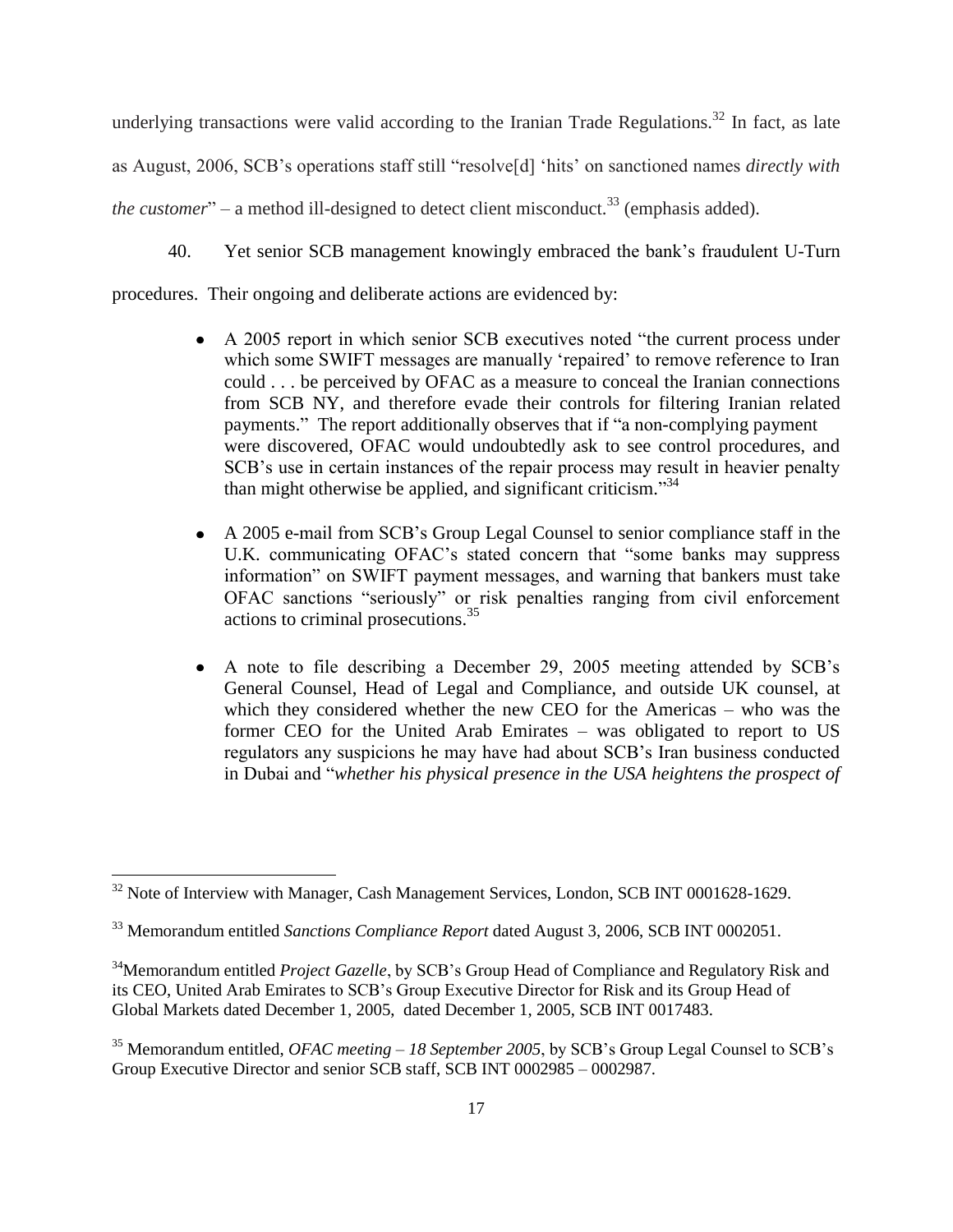*[him] becoming a more available witness of fact for SCB's Iran Business*."<sup>36</sup> (emphasis added)

A 2006 memorandum from SCB"s General Counsel advising SCB"s Audit and  $\bullet$ Risk Committee that "certain US\$ clearing transactions handled in London were processed with the name of the Iranian Bank excluded or removed from the "remitter field" despite the "requirement that due diligence in respect of 'U-turn' payments should be undertaken by our office in New York." SCB"s chief legal counsel strategized, much as he had in 1995, that "it is reasonable to undertake due diligence on behalf of New York outside the US" even though "we are potentially placing our SCB New York office and the Bank at risk if our due diligence procedures are not fully effective."37

# **SCB Defrauds Safety and Soundness Examiners**

41. By 2003, New York regulators had discovered *other* significant BSA/AML violations at SCB"s New York branch, including deficiencies in its suspicious activity monitoring and customer due diligence policies and procedures. In October 2004, SCB consented to a formal enforcement action and executed a written agreement with the Department and FRBNY, which required SCB to adopt sound BSA/AML practices with respect to foreign bank correspondent accounts (the "Written Agreement"). The Written Agreement also required SCB to hire an independent consultant to conduct a retrospective transaction review for the period of July 2002 through October 2004. The review was intended to identify suspicious activity involving accounts or transactions at, by, or through SCB"s New York branch.

42. Besides imposing specific operational reforms, the Written Agreement created negative "implications for [SCB"s] growth ambition and strategic freedom that [went] way

<sup>&</sup>lt;sup>36</sup> Memorandum to summarize meeting on December 29, 2005, between SCB's Head of Legal  $\&$ Compliance, its General Counsel, and its U.K. outside legal counsel, SCB INT 0017508.

<sup>37</sup> Memorandum entitled *Iranian Business* from SCB"s General Counsel to SCB"s Audit and Risk Committee dated February 23, 2006, SCB INT 0017372.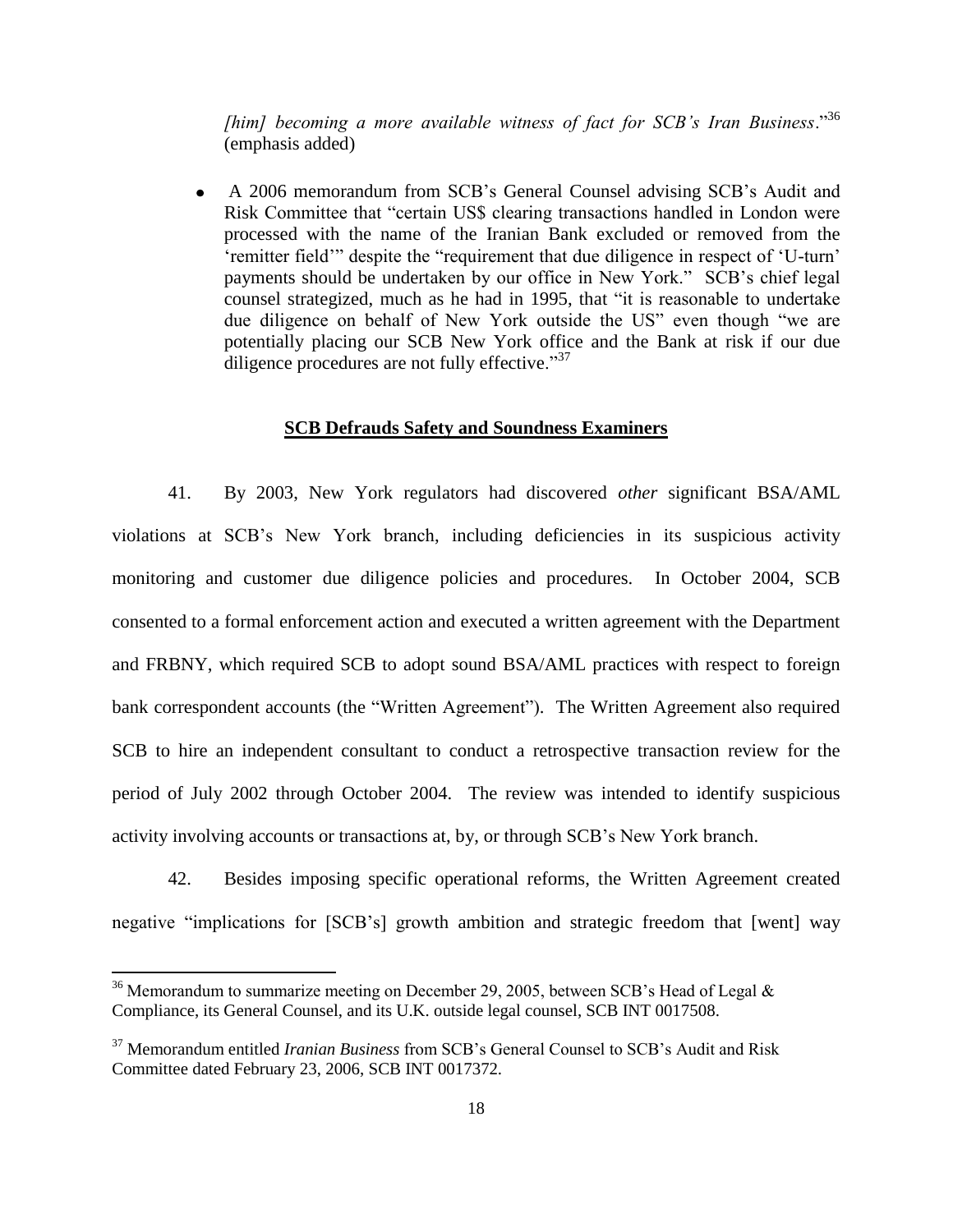beyond just the US." In consequence, SCB had every incentive "to exit the Written Agreement in a timely fashion." It stood as a significant obstacle to SCB"s growth and evolving business strategies.<sup>38</sup>

43. SCB vowed to the regulators that it would comply with the Written Agreement.

44. To that end, SCB retained D&T to conduct the required independent review and to report its findings to the regulators. In August and September 2005, D&T unlawfully gave SCB confidential historical transaction review reports that it had prepared for two other major foreign banking clients that were under investigation for OFAC violations and money laundering activities. These reports contained detailed and highly confidential information concerning foreign banks involved in illegal U.S. dollar clearing activities.<sup>39</sup>

45. Having improperly gleaned insights into the regulators" concerns and strategies for investigating U-Turn-related misconduct, SCB asked D&T to delete from its draft "independent" report any reference to certain types of payments that could ultimately reveal SCB"s Iranian U-Turn practices. In an email discussing D&T"s draft, a D&T partner admitted that "we agreed" to SCB"s request because "this is too much and too politically sensitive for both SCB and Deloitte. That is why I drafted the *watered-down* version." 40

<sup>38</sup> Memorandum entitled *Business with Iran – USA Perspective* by SCB"s CEO, Americas to SCB"s Group Executive Director for Risk, its Group Head of Compliance and its Group Head of Public Affairs dated October 5, 2006, SCB INT 005762.

<sup>&</sup>lt;sup>39</sup> Email from Deloitte and Touche's Global Leader of Anti-Money Laundering/Trade Sanctions Division to SCB's Project Manager for the Lookback Review, dated August 30, 2005, AUS 001 00000001-00298. Email from Deloitte and Touche"s Global Leader of Anti-Money Laundering/Trade Sanctions Division to SCB"s Project Manager for the Lookback Review, dated September 17, 2005, MCM\_001\_00000001-1728.

<sup>&</sup>lt;sup>40</sup> Email from Deloitte and Touche's Global Leader of Anti-Money Laundering/Trade Sanctions Division to SCB"s Head of Compliance, Project Manager for the Lookback Review, Compliance Officer and a Manager from Deloitte and Touche dated October 8, 2005. SCBNYR00001915.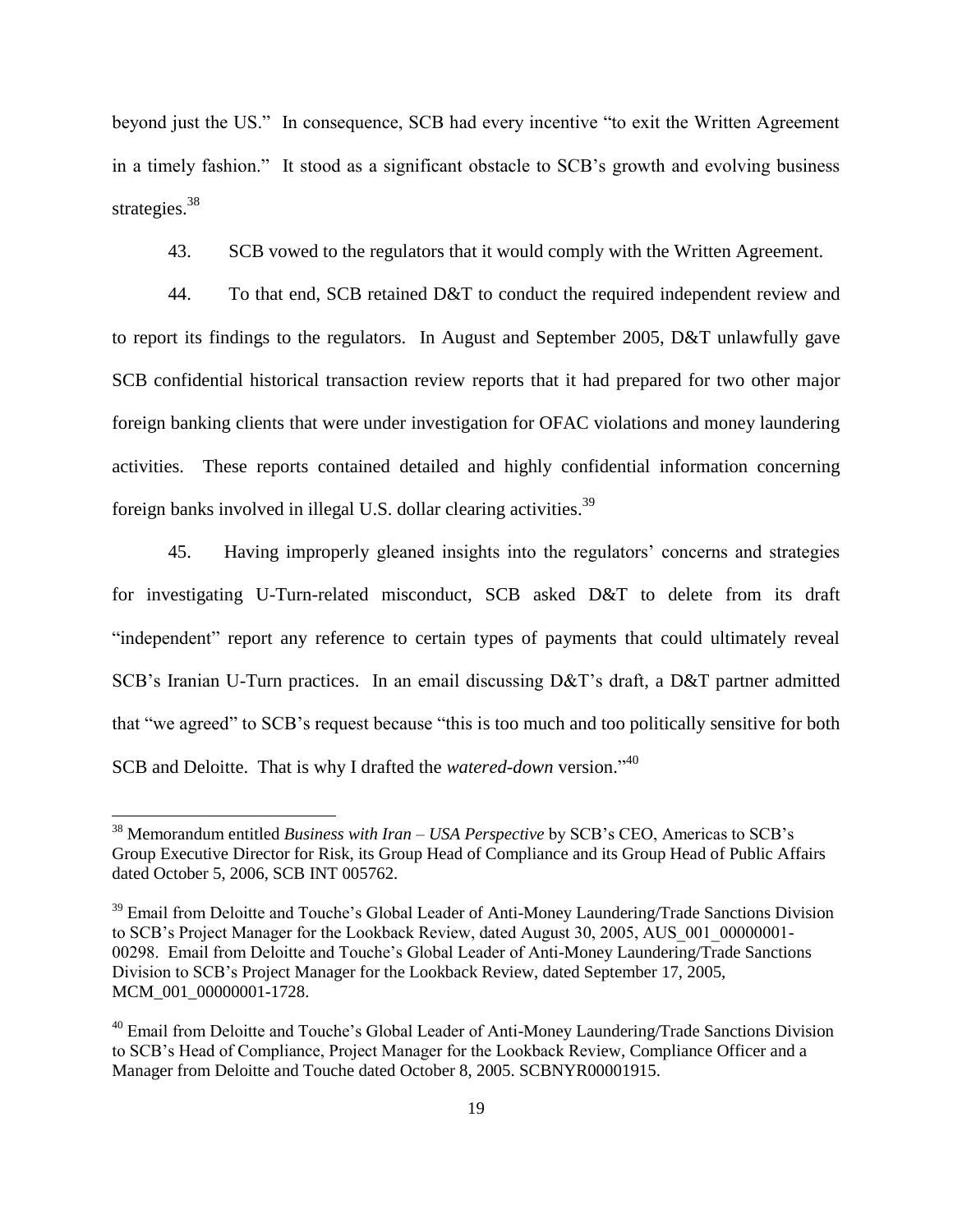46. In September 2005, SCB"s CEO of the Americas met with the Department"s Deputy Superintendent for Foreign Banks to discuss, among other things, SCB"s Iranian business. The Deputy Superintendent advised SCB to comply with all regulations pertaining to Iranian transactions. In addition, the Deputy Superintendent warned SCB that other banks were being investigated in connection with Iranian financial dealings. In response, SCB"s CEO assured the Deputy Superintendent that the bank was compliant in all matters related to Iran.<sup>41</sup> Thus, when given the specific opportunity to discuss with Department officials the propriety of wire stripping, SCB instead lied to them.

47. As a result of high-profile enforcement actions at several prominent foreign banks, New York regulators in 2006 began to focus on SCB Iranian U-Turns.

48. In September 2006, New York regulators requested from SCB statistics on Iranian U-Turns, including the number and dollar volume of such transactions for a 12 month period.<sup>42</sup> In response, SCB searched its records for 2005 and 2006, and uncovered 2,626 transactions totaling over \$16 billion.<sup>43</sup> SCB's Head of Compliance at the New York branch provided the data to SCB"s CEO for the Americas, who in turn, sent it to the SCB Group Executive Director in London. In his memorandum to the Executive Director, the CEO expressed concern that this data would be the "wildcard entrant" in the ongoing review of U-Turns by regulators and could

<sup>&</sup>lt;sup>41</sup> Email from SCB's CEO, Americas to SCB Group Executive Director and Group Head of Compliance dated September 14, 2005, SCB INT 0004623-4638.

<sup>42</sup> SCB"s *Log of Documentation Requested for BSA/AML/OFAC Pre-Exam*, dated September 28, 2006, SCB INT 0004968; Note of Interview with SCB"s Head of Cash Management Services (2002-2005), Head of Compliance (2005-2007) at the New York branch, SCB INT 0004725.

<sup>&</sup>lt;sup>43</sup> Email from SCB's Project Manager for the Lookback Review to SCB's Head of Cash Management Services (2002-2005) and Head of Compliance (2005-2007) at the New York branch , SCB"s Head of Operations and Head of Cash Management Operations dated September 26, 2006, SCB INT 0002852.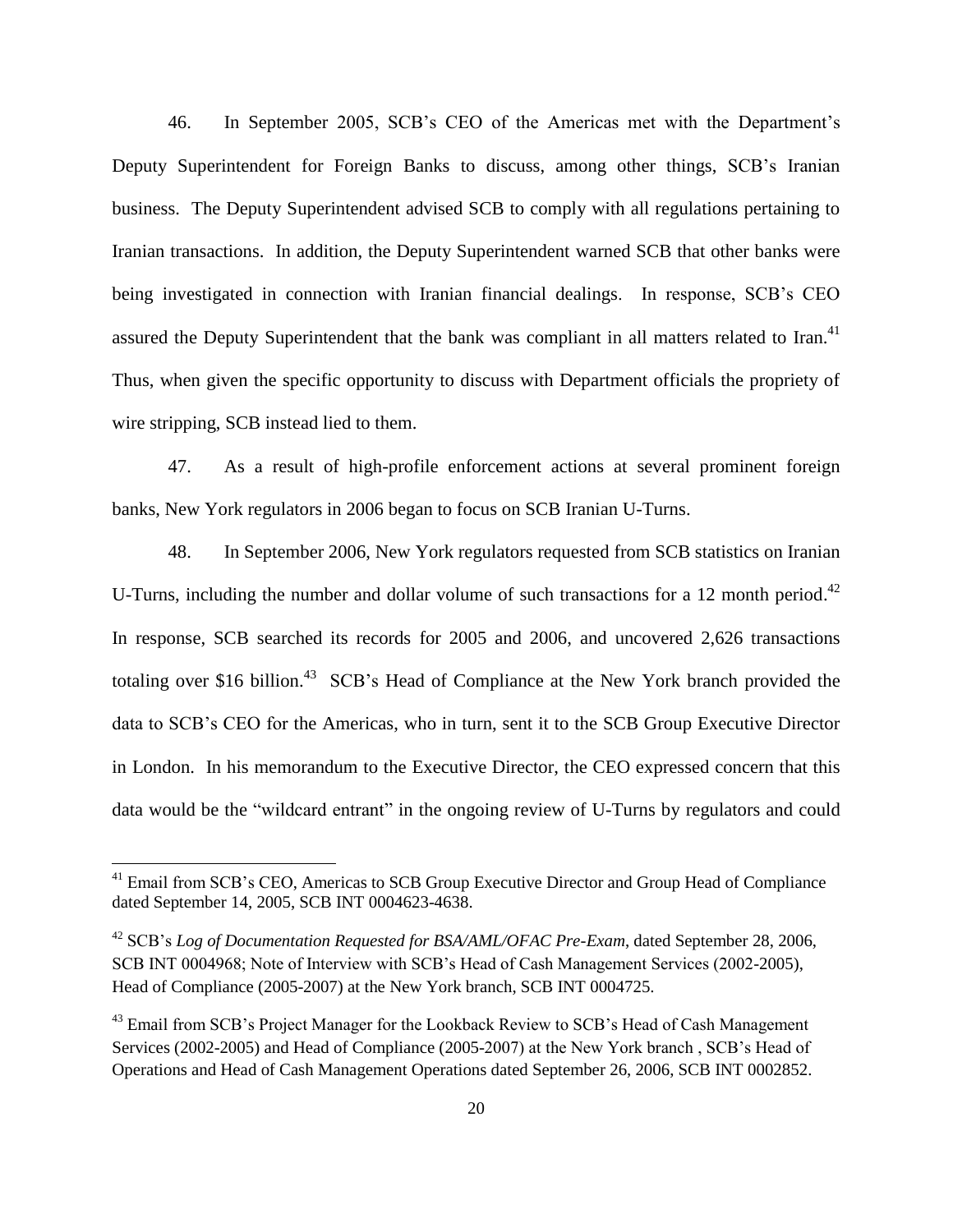lead to "catastrophic reputational damage to the [bank]."<sup>44</sup> Based on direction from "the powers that be," SCB"s Head of Compliance in New York provided only *four days* of U-Turn data to regulators. 45

49. This evidence shows that members of SCB"s top management were involved in yet another staggering cover up.

50. They achieved their goal. Using D&T"s "watered-down" report and the fraudulent data, SCB convinced the Department and FRBNY to lift the Written Agreement in 2007. In other words, SCB successfully misled New York regulators to believe that it had corrected serious flaws in its BSA/AML program.

51. But the opposite was true. By forging business records over many years to circumvent OFAC restrictions, SCB undermined all aspects of its BSA/AML program. Because SCB regularly concealed the names of the high risk clients, it could not accurately track and evaluate their risk levels. Nor could SCB effectively screen for suspicious activity and financial transactions – monitoring that is essential to any institution"s BSA/AML program. Perhaps worst of all, SCB's actions prevented regulators from doing their job in detecting potential threats to the U.S financial system and other national security breaches.

52. SCB"s pledge to implement adequate procedures for assessing customer risk and suspicious activity was a critical component of the Written Agreement. Consequently, at the

<sup>44</sup> Memorandum entitled *Business with Iran – USA Perspective* by SCB"s CEO, Americas to SCB"s Group Executive Director for Risk, its Group Head of Compliance and its Group Head od Public Affairs dated October 5, 2006, SCB INT 0005759-5762.

<sup>&</sup>lt;sup>45</sup> Note of Interview with SCB's Head of Cash Management Services (2002-2005) and Head of Compliance (2005-2007) at the New York branch, SCB INT 0004733-4734.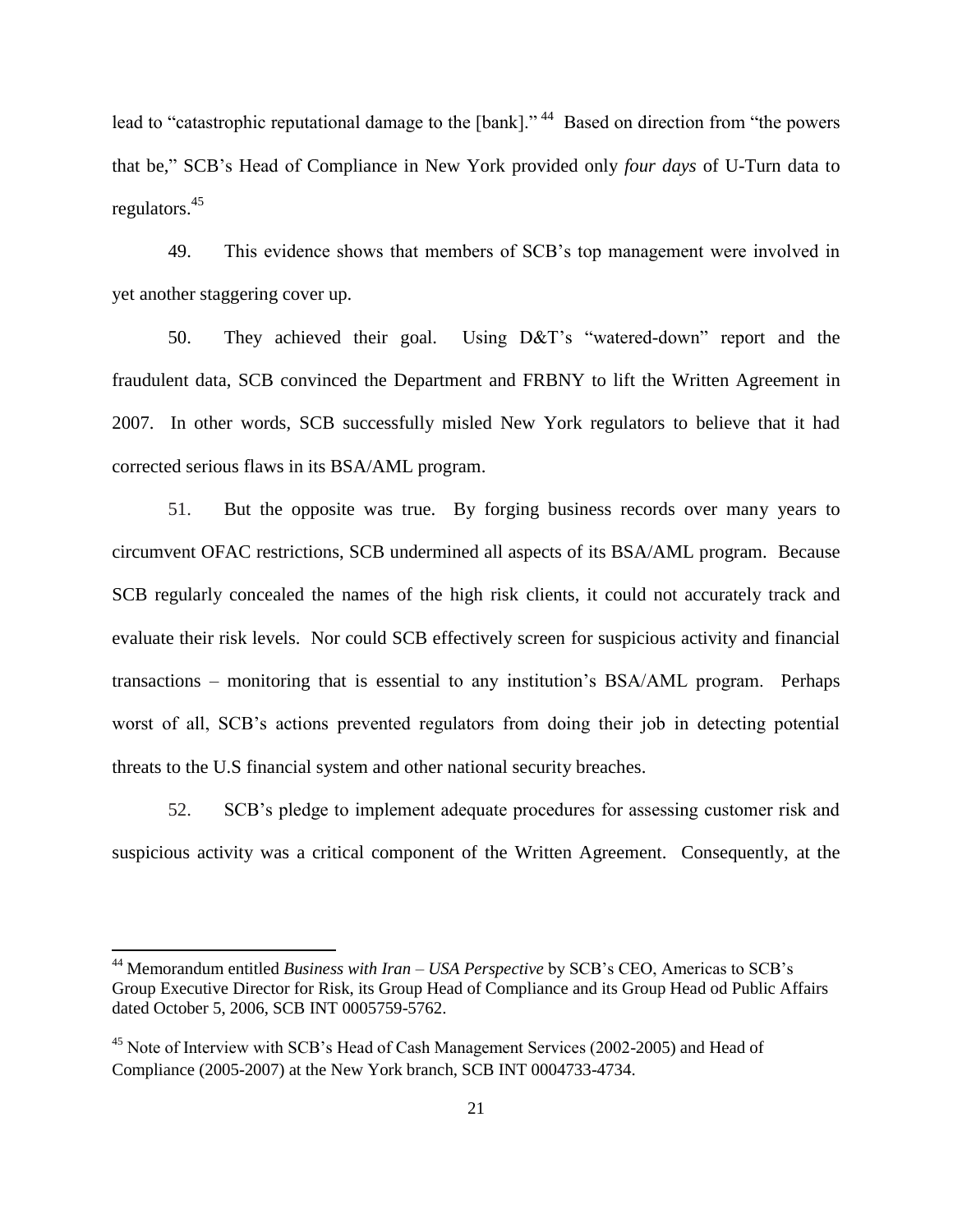very least, the Department would have kept the Written Agreement rigidly in place had SCB not meticulously disguised its willful misconduct.

53. In early 2009, after being contacted by certain law enforcement authorities, SCB conducted an internal investigation into its OFAC procedures. In May 2010, more than a year after it had commenced its own investigation, and notwithstanding its obligation to notify the Department of these matters promptly, SCB finally informed the Department of its review.

54. At a meeting in May 2010, SCB assured the Department that it would take immediate corrective action. Notwithstanding that promise, the Department's last regulatory examination of the New York branch in 2011 identified continuing and significant BSA/AML failures, including:

- An OFAC compliance system that lacked the ability to identify misspellings and variations of names on the OFAC sanctioned list.
- $\bullet$ No documented evidence of investigation before release of funds for transactions with parties whose names matched the OFAC-sanctioned list.
- $\bullet$ Outsourcing of the entire OFAC compliance process for the New York branch to Chennai, India, with no evidence of any oversight or communication between the Chennai and the New York offices.

## **CONCLUSION**

Motivated by greed, SCB acted for at least ten years without any regard for the legal, reputational, and national security consequences of its flagrantly deceptive actions. Led by its most senior management, SCB designed and implemented an elaborate scheme by which to use its New York branch as a front for prohibited dealings with Iran – dealings that indisputably helped sustain a global threat to peace and stability. By definition, any banking institution that engages in such conduct is unsafe and unsound.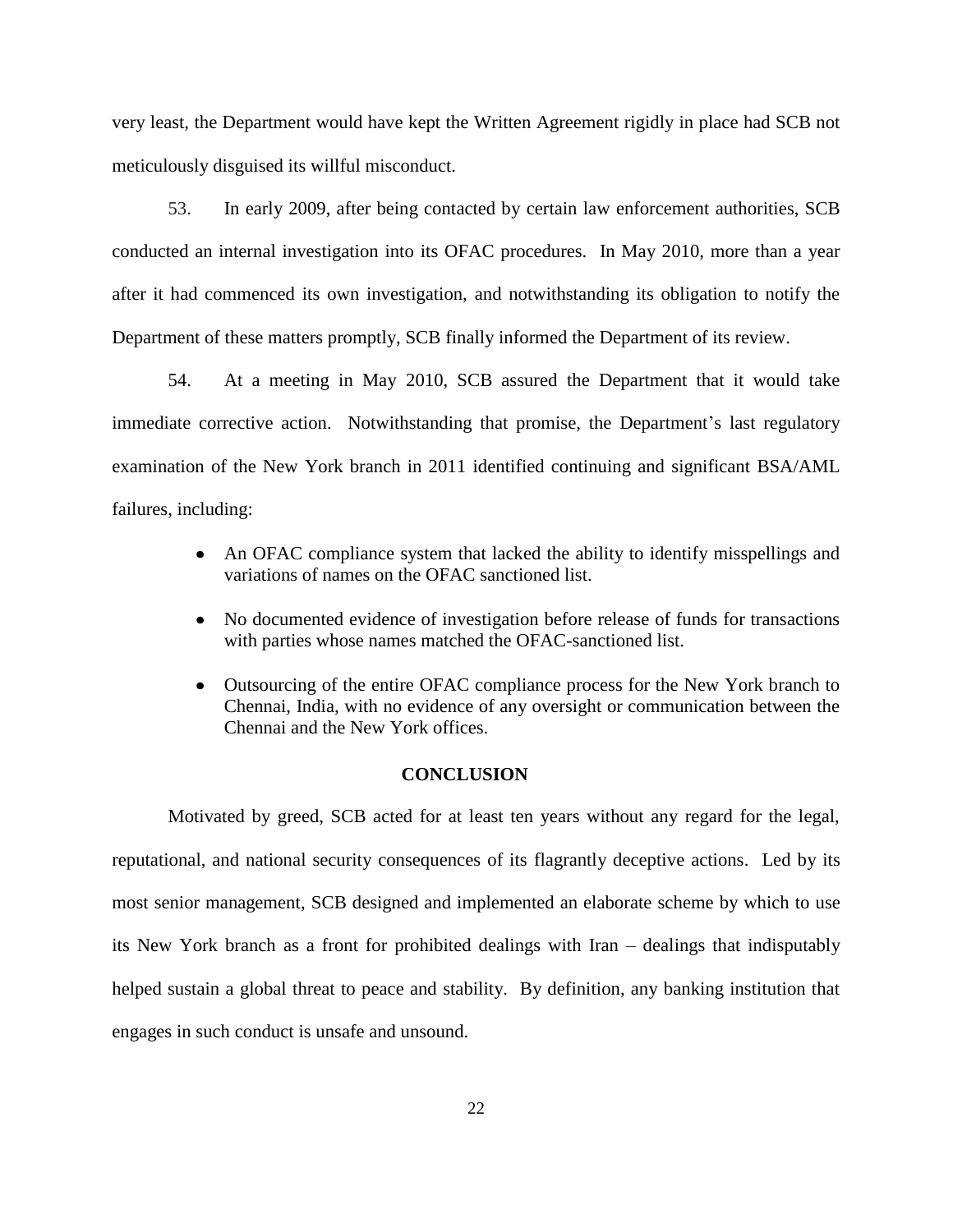The evidence uncovered by the Department indicates that SCB has committed regulatory transgressions of the highest order, to wit:

#### **APPARENT VIOLATIONS OF LAW**

## **FIRST VIOLATION OF LAW** (Failure to Maintain Accurate Books and Records NYBL §200-c )

SCB failed to maintain or make available at its New York branch office true and accurate books, accounts and records reflecting all transactions and actions, including but not limited to, true and accurate books, accounts and records to reflect Iranian U-turn transactions, effected by or on behalf of SCB and its New York branch.

#### **SECOND VIOLATION OF LAW**

(Obstructing Governmental Administration P.L. § 195.05)

SCB obstructed governmental administration at its New York branch by intentionally obstructing, impairing and compromising the Department's administration of law, regulation and supervisory authority and prevented examiners of the Department and of other US regulatory agencies from performing their official functions by means of withholding, stripping and distorting information to identify numerous transactions of its OFAC-sanctioned clients to evade OFAC regulations.

#### **THIRD VIOLATION OF LAW**

(Failure to Report Crimes and Misconduct 3 N.Y.C.R.R.§ 300.1)

SCB failed to submit a report to the Superintendent immediately upon the discovery of fraud, dishonesty, making of false entries and omission of true entries, and other misconduct,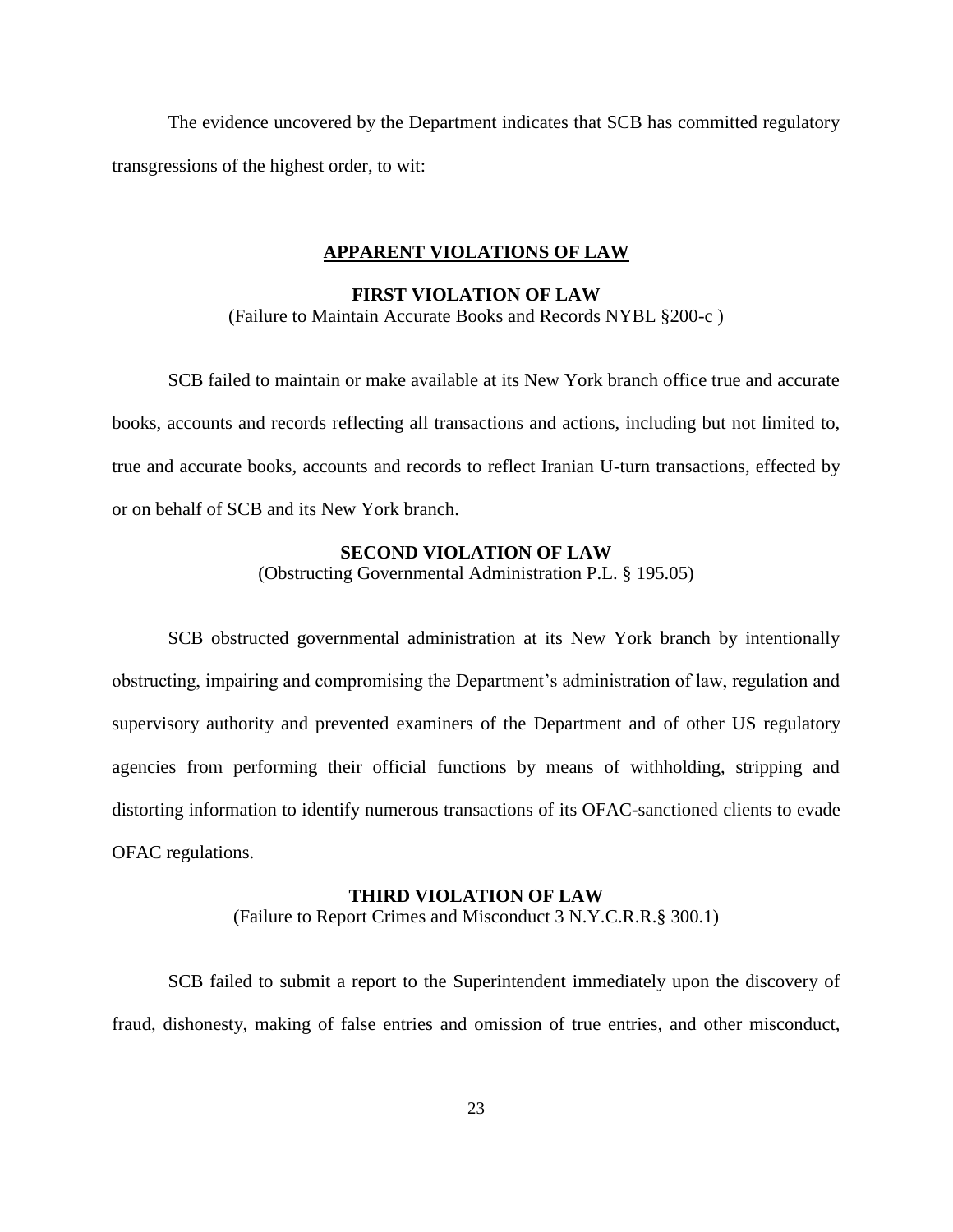whether or not a criminal offense, in which an SCB director, trustee, partner, officer, employee or agent was involved.

## **FOURTH VIOLATION OF LAW**

(Falsification of Books and Reports N.Y.B.L. § 672.1)

SCB"s officers, directors, employees and agents made false entries in SCB"s books, reports and statements and willfully omitted to make true entries of material particularly pertaining to the US dollar clearing business of SCB at its New York branch with the intent to deceive the Superintendent and examiners, supervisors and lawyers of the Department and representatives of other US regulatory agencies who were lawfully appointed to examine SCB"s condition and affairs at its New York branch.

# **FIFTH VIOLATION OF LAW** (Offering False Instrument for Filing P.L. § 175.35)

SCB offered written instruments to examiners of the Department and of other US regulatory agencies, with the knowledge that such instruments contained false information, and with the intent to defraud the Department and with the knowledge that it would be filed with, registered or recorded in or otherwise become part of the records of the Department.

# **SIXTH VIOLATION OF LAW**

(Falsifying Business Records P.L. § 175.10)

SCB falsified business records with the intent to defraud examiners and the intent to aid and assist sanctioned countries to engage in US dollar clearing transactions in violation of 31 CFR 560.516.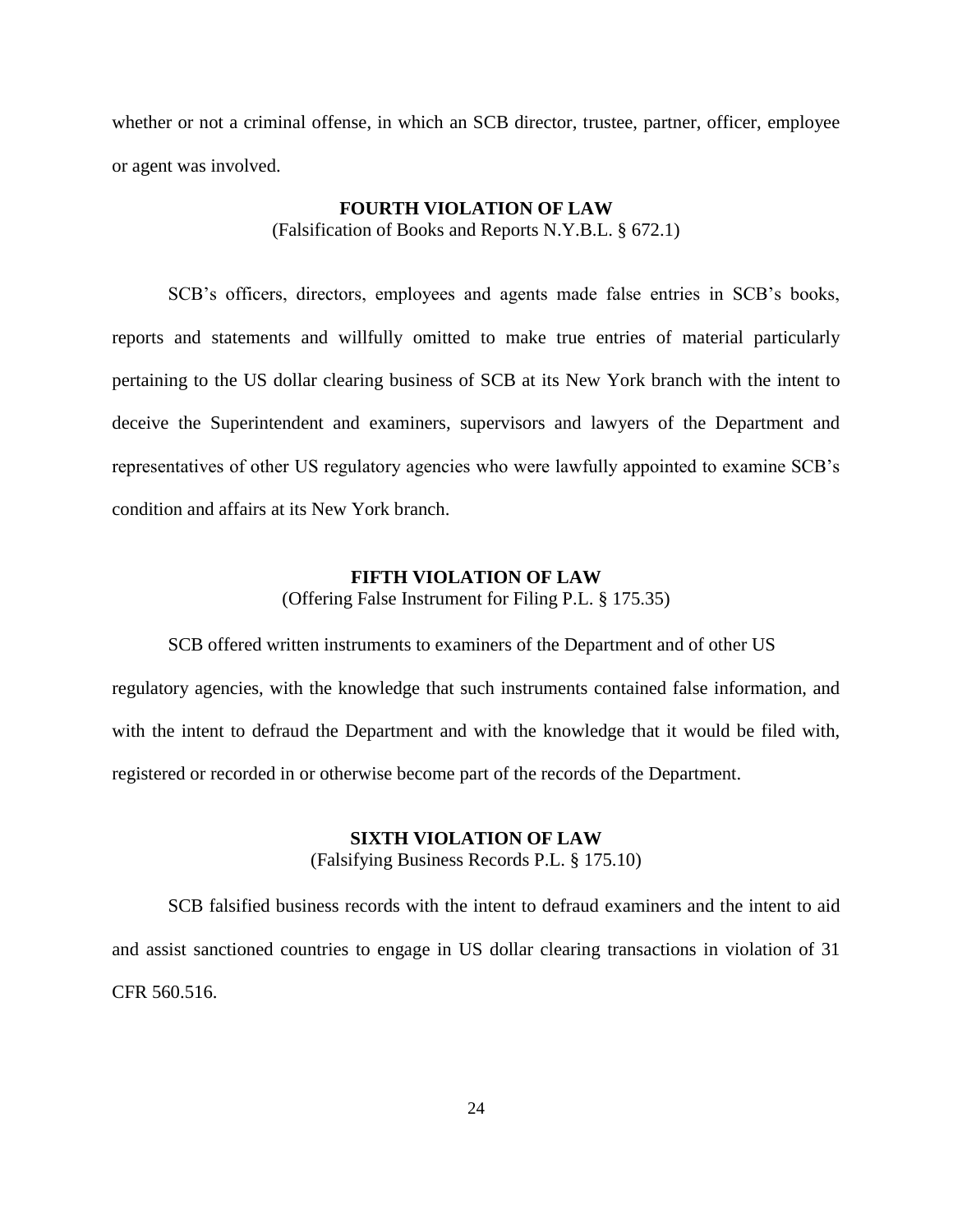# **SEVENTH VIOLATION OF LAW**

(Unauthorized Iranian Transactions 31 C.F.R. 560.516)

SCB engaged in transactions within the United States without complying with the requirements of 31 C.F.R. 560.516 in that SCB prevented its New York branch from determining whether the underlying transactions were permissible under by 31 C.F.R. 560.516 before effecting them.

**NOW THEREFORE**, the Superintendent directs that:

**WHEREAS**, having considered the foregoing evidence of SCB's apparent fraudulent and deceptive conduct toward the Department and other industry regulators; and

**WHEREAS**, having considered additional and substantial evidence presently before the Department of this egregious misconduct; and

**WHEREAS**, apparent violations of law enabled SCB to evade strict regulatory obligations established to ensure the safety and soundness of foreign banking institutions licensed to operate in the State of New York, as well as to support the national security of the United States; and

**WHEREAS**, the Superintendent has determined that grounds exist for revocation of SCB's license to operate in the State of New York and that interim measures must be taken to protect the public interest,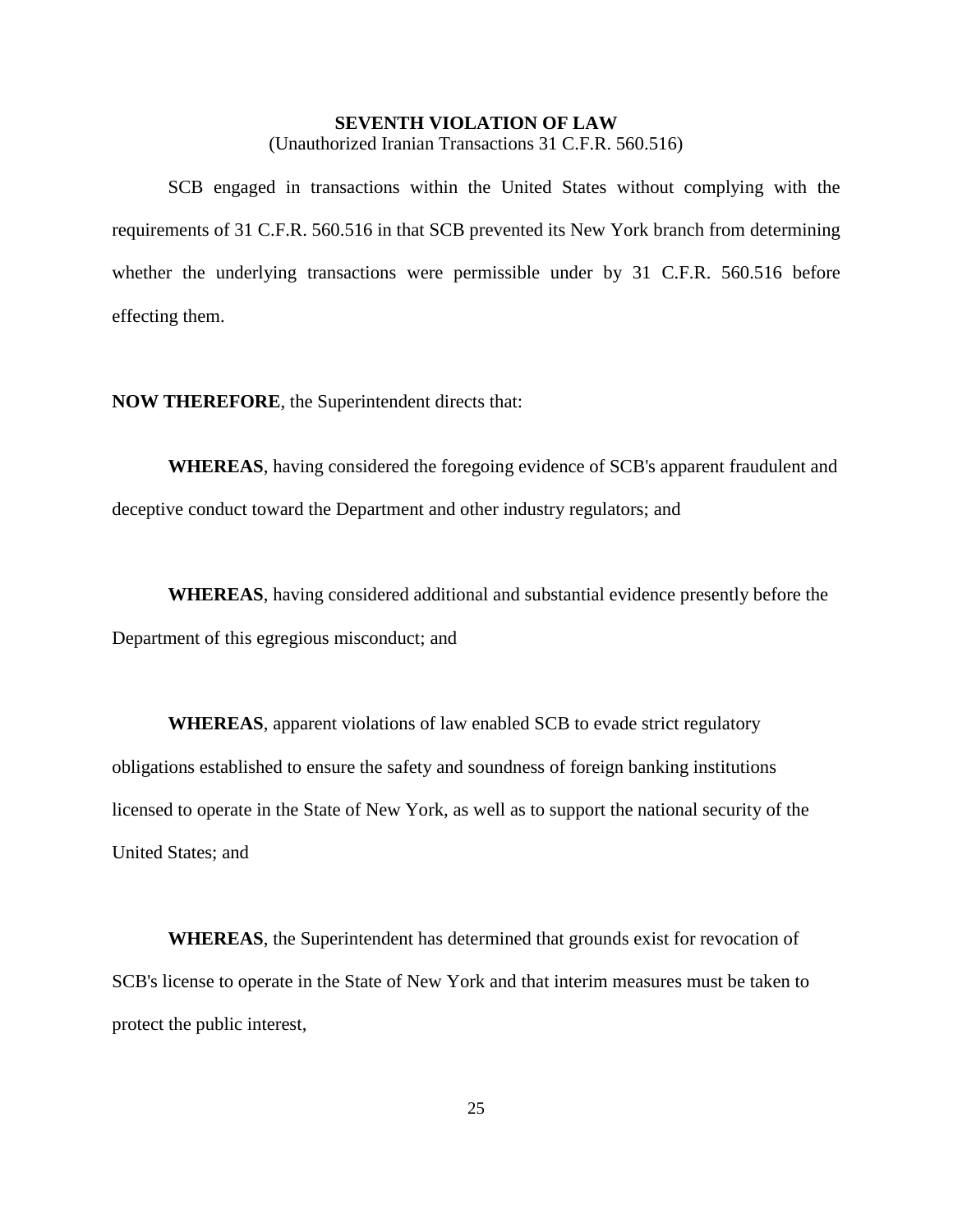**IT IS NOW HEREBY ORDERED** that, pursuant to Banking Law § 39(1), SCB shall appear before the Superintendent or his designee on Wednesday, August 15, 2012, at 10:00 a.m., at the Department's offices located at One State Street Plaza, New York, NY 10004, to explain these apparent violations of law and to demonstrate why SCB"s license to operate in the State of New York should not be revoked; and

**IT IS HEREBY FURTHER ORDERED** that, on August 15, 2012, SCB shall also demonstrate why, pursuant to Banking Law § 40(2), SCB"s U.S. dollar clearing operations should not be suspended pending a formal license revocation hearing; and

**IT IS HEREBY FURTHER ORDERED** that, pursuant to Banking Law §§ 36(4) and 39(5), and Financial Services Law § 206(c), SCB shall immediately submit to and pay for an independent, on-premises monitor of the Department's selection, which will ensure that SCB's New York operations fully comply with all BSA/AML requirements. The monitor will also review the accuracy of SCB"s books and records pertaining to the processing of wire payments from New York to U.S. sanctioned foreign jurisdictions that are either direct or ultimate beneficiaries of the transaction; and